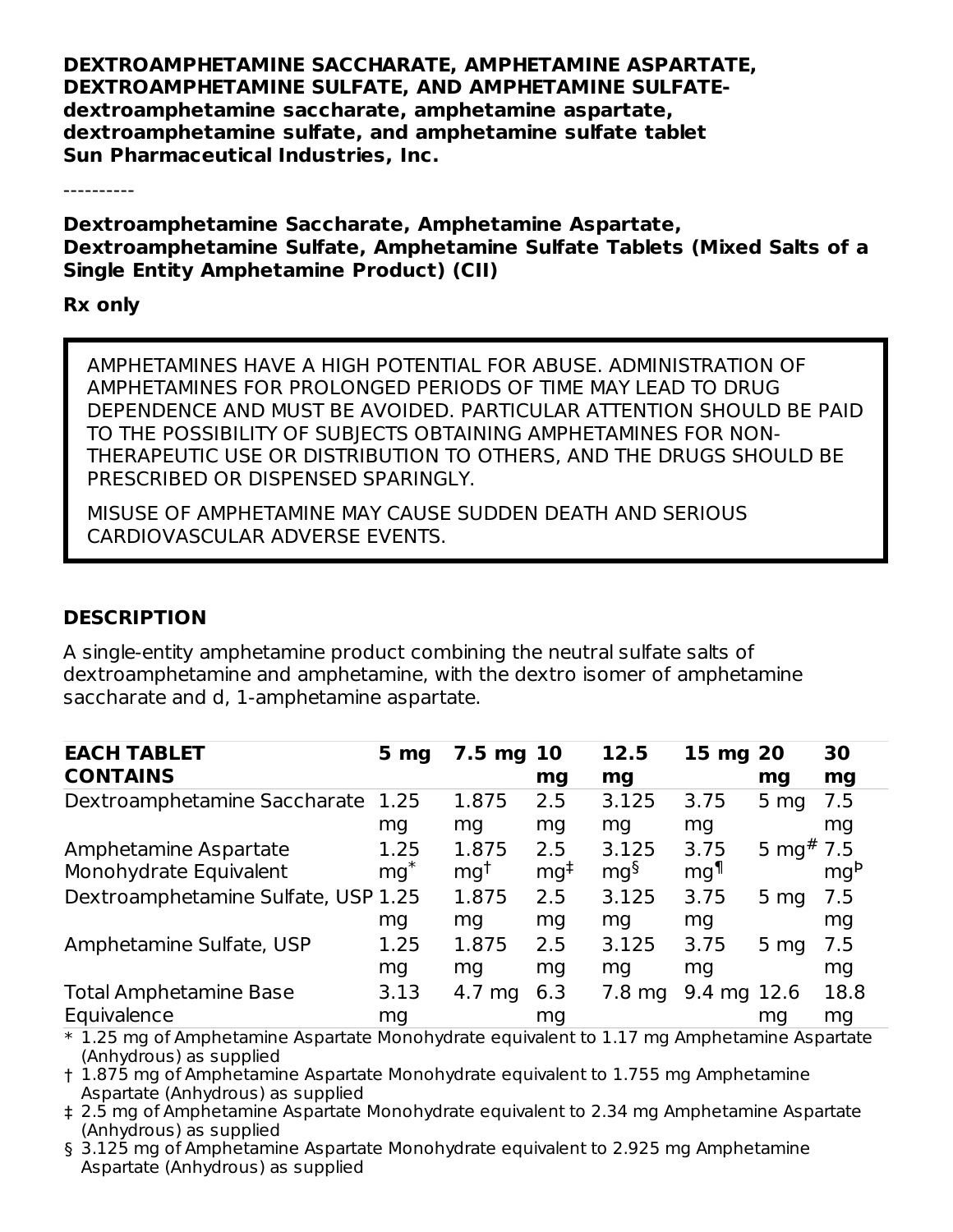- ¶ 3.75 mg of Amphetamine Aspartate Monohydrate equivalent to 3.51 mg Amphetamine Aspartate (Anhydrous) as supplied
- # 5 mg of Amphetamine Aspartate Monohydrate equivalent to 4.6 mg Amphetamine Aspartate (Anhydrous) as supplied
- Þ 7.5 mg of Amphetamine Aspartate Monohydrate equivalent to 7.03 mg Amphetamine Aspartate (Anhydrous) as supplied

In addition, each tablet for oral administration contains the following inactive ingredients: crospovidone, magnesium stearate, microcrystalline cellulose, povidone, and pregelatinized corn starch. The 5 mg, 7.5 mg and 10 mg tablets contain D&C Yellow #10 Aluminum Lake and FD&C Blue #1 Aluminum Lake. The 12.5 mg, 15 mg, 20 mg, and 30 mg tablets contain D&C Yellow #10 Aluminum Lake.

## **CLINICAL PHARMACOLOGY**

## **Pharmacodynamics**

Amphetamines are non-catecholamine sympathomimetic amines with CNS stimulant activity. The mode of therapeutic action in Attention Deficit Hyperactivity Disorder (ADHD) is not known. Amphetamines are thought to block the reuptake of norepinephrine and dopamine into the presynaptic neuron and increase the release of these monoamines into the extraneuronal space.

## **Pharmacokinetics**

Dextroamphetamine saccharate, amphetamine aspartate, dextroamphetamine sulfate and amphetamine sulfate tablets contain d-amphetamine and l-amphetamine salts in the ratio of 3:1. Following administration of a single dose 10 or 30 mg of dextroamphetamine saccharate, amphetamine aspartate, dextroamphetamine sulfate and amphetamine sulfate tablets to healthy volunteers under fasted conditions, peak plasma concentrations occurred approximately 3 hours post-dose for both damphetamine and l-amphetamine. The mean elimination half-life (t $_{\rm 1/2}$ ) for d-amphetamine was shorter than the t $_{1/2}$  of the l-isomer (9.77 to  $11$  hours vs.  $11.5$  to  $13.8$  hours). The PK parameters (C<sub>max</sub>, AUC<sub>0-inf</sub>) of d-and l-amphetamine increased approximately threefold from 10 mg to 30 mg indicating dose-proportional pharmacokinetics.

The effect of food on the bioavailability of dextroamphetamine saccharate, amphetamine aspartate, dextroamphetamine sulfate and amphetamine sulfate tablets has not been studied.

## Metabolism and Excretion

Amphetamine is reported to be oxidized at the 4 position of the benzene ring to form 4 hydroxy-amphetamine, or on the side chain α or β carbons to form alpha-hydroxyamphetamine or norephedrine, respectively. Norephedrine and 4-hydroxy-amphetamine are both active and each is subsequently oxidized to form 4-hydroxy-norephedrine. Alpha-hydroxy-amphetamine undergoes deamination to form phenylacetone, which ultimately forms benzoic acid and its glucuronide and the glycine conjugate hippuric acid. Although the enzymes involved in amphetamine metabolism have not been clearly defined, CYP2D6 is known to be involved with formation of 4-hydroxy-amphetamine. Since CYP2D6 is genetically polymorphic, population variations in amphetamine metabolism are a possibility.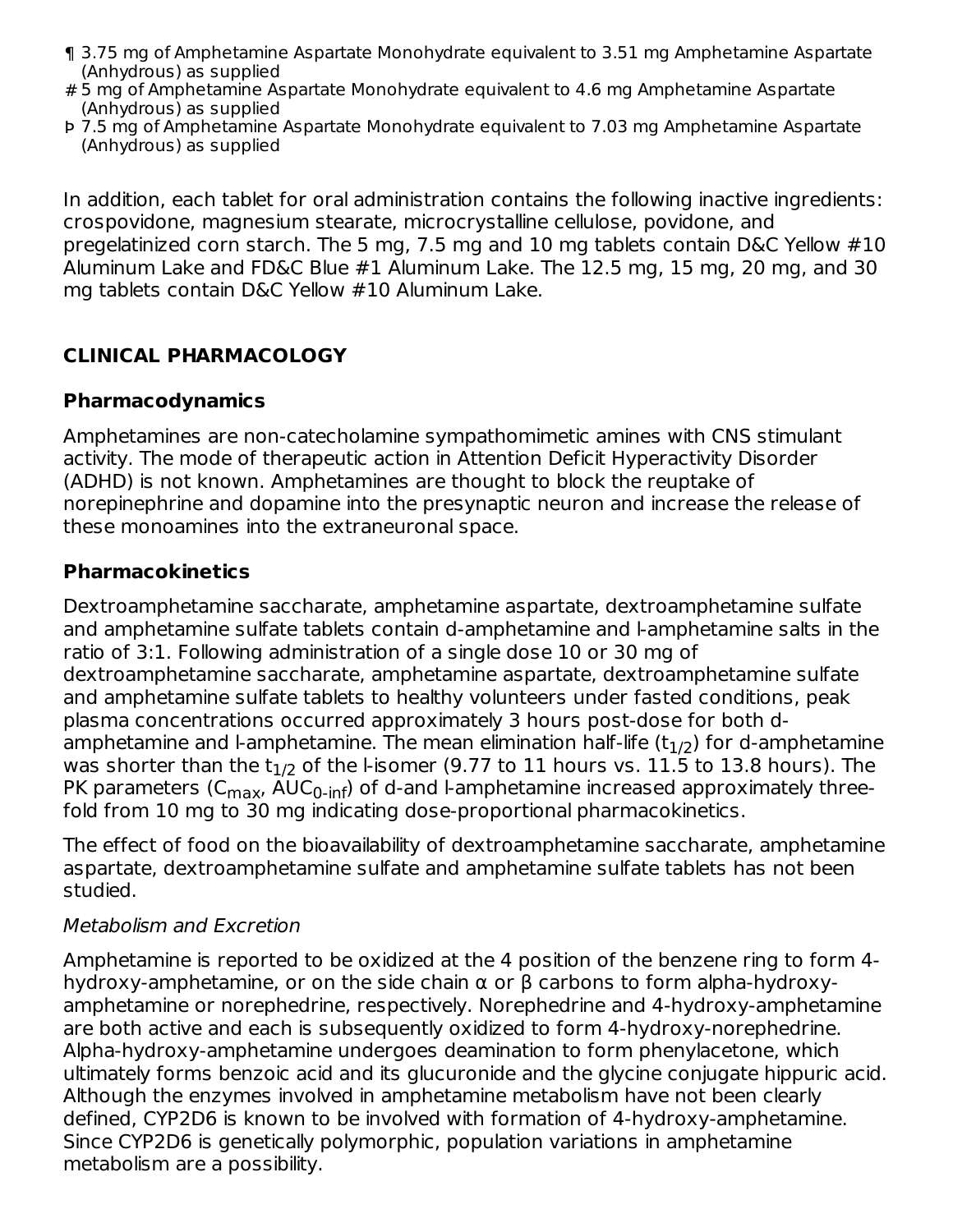Amphetamine is known to inhibit monoamine oxidase, whereas the ability of amphetamine and its metabolites to inhibit various P450 isozymes and other enzymes has not been adequately elucidated. In vitro experiments with human microsomes indicate minor inhibition of CYP2D6 by amphetamine and minor inhibition of CYP1A2, 2D6, and 3A4 by one or more metabolites. However, due to the probability of autoinhibition and the lack of information on the concentration of these metabolites relative to *in vivo* concentrations, no predications regarding the potential for amphetamine or its metabolites to inhibit the metabolism of other drugs by CYP isozymes in vivo can be made.

With normal urine pHs approximately half of an administered dose of amphetamine is recoverable in urine as derivatives of alpha-hydroxy-amphetamine and approximately another 30% to 40% of the dose is recoverable in urine as amphetamine itself. Since amphetamine has a pKa of 9.9, urinary recovery of amphetamine is highly dependent on pH and urine flow rates. Alkaline urine pHs result in less ionization and reduced renal elimination, and acidic pHs and high flow rates result in increased renal elimination with clearances greater than glomerular filtration rates, indicating the involvement of active secretion. Urinary recovery of amphetamine has been reported to range from 1% to 75%, depending on urinary pH, with the remaining fraction of the dose hepatically metabolized. Consequently, both hepatic and renal dysfunction have the potential to inhibit the elimination of amphetamine and result in prolonged exposures. In addition, drugs that affect urinary pH are known to alter the elimination of amphetamine, and any decrease in amphetamine's metabolism that might occur due to drug interactions or genetic polymorphisms is more likely to be clinically significant when renal elimination is decreased [see **PRECAUTIONS**].

# **INDICATIONS AND USAGE**

Dextroamphetamine saccharate, amphetamine aspartate, dextroamphetamine sulfate and amphetamine sulfate tablets are indicated for the treatment of Attention Deficit Hyperactivity Disorder (ADHD) and Narcolepsy.

# **Attention Deficit Hyperactivity Disorder (ADHD)**

A diagnosis of Attention Deficit Hyperactivity Disorder (ADHD; DSM-IV $^{\circledR}$ ) implies the presence of hyperactive-impulsive or inattentive symptoms that caused impairment and were present before age 7 years. The symptoms must cause clinically significant impairment, e.g., in social, academic, or occupational functioning, and be present in two or more settings, e.g., school (or work) and at home. The symptoms must not be better accounted for by another mental disorder. For the Inattentive Type, at least six of the following symptoms must have persisted for at least 6 months: lack of attention to details/careless mistakes; lack of sustained attention; poor listener; failure to follow through on tasks; poor organization; avoids tasks requiring sustained mental effort; loses things; easily distracted; forgetful. For the Hyperactive-Impulsive Type, at least six of the following symptoms must have persisted for at least 6 months: fidgeting/squirming; leaving seat; inappropriate running/climbing; difficulty with quiet activities; "on the go;" excessive talking; blurting answers; can't wait turn; intrusive. The Combined Type requires both inattentive and hyperactive-impulsive criteria to be met.

# **Special Diagnostic Considerations**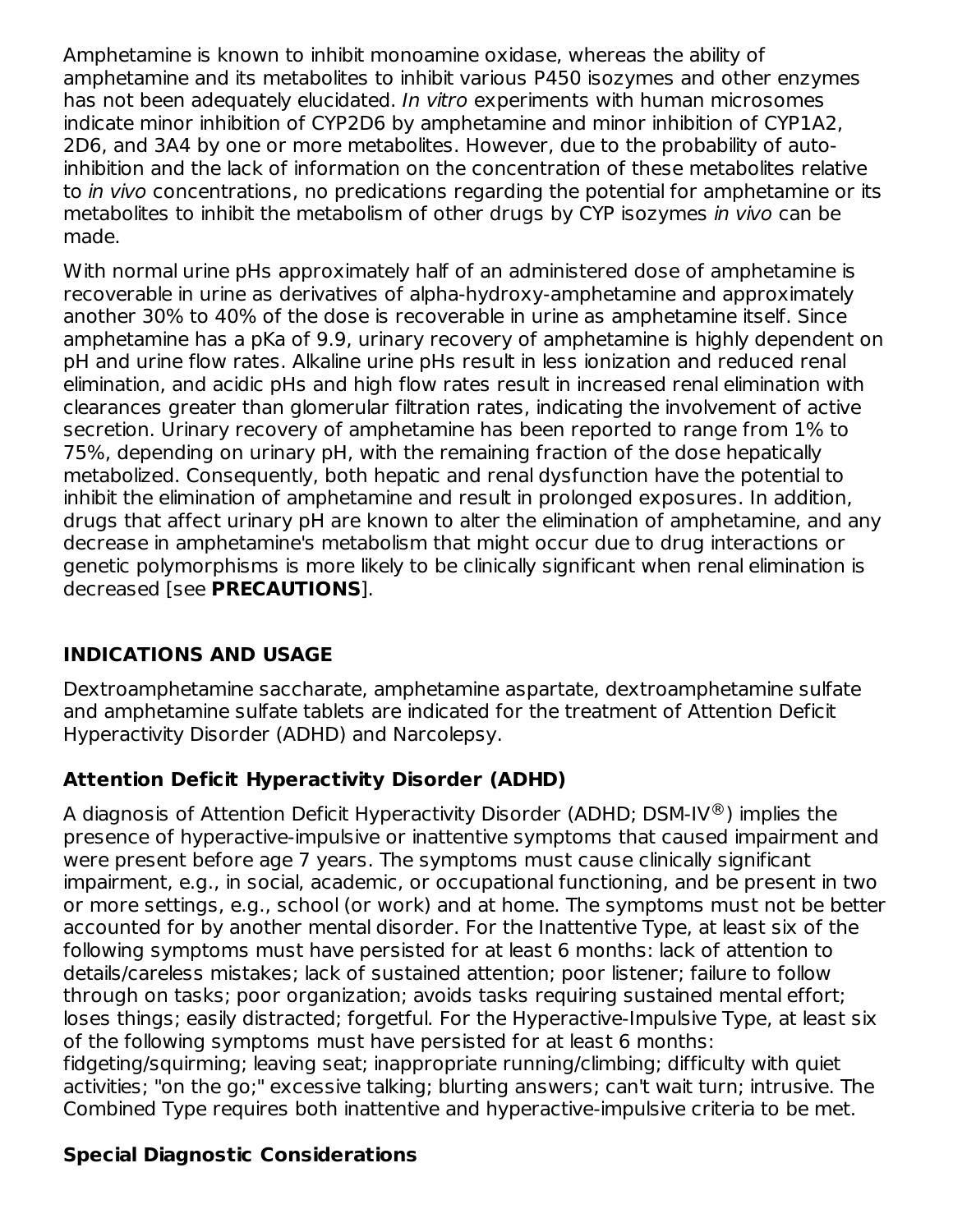Specific etiology of this syndrome is unknown, and there is no single diagnostic test. Adequate diagnosis requires the use not only of medical but of special psychological, educational, and social resources. Learning may or may not be impaired. The diagnosis must be based upon a complete history and evaluation of the child and not solely on the presence of the required number of DSM-IV $^{\circledR}$  characteristics.

## **Need for Comprehensive Treatment Program**

Dextroamphetamine saccharate, amphetamine aspartate, dextroamphetamine sulfate and amphetamine sulfate tablets are indicated as an integral part of a total treatment program for ADHD that may include other measures (psychological, educational, social) for patients with this syndrome. Drug treatment may not be indicated for all children with this syndrome. Stimulants are not intended for use in the child who exhibits symptoms secondary to environmental factors and/or other primary psychiatric disorders, including psychosis. Appropriate educational placement is essential and psychosocial intervention is often helpful. When remedial measures alone are insufficient, the decision to prescribe stimulant medication will depend upon the physician's assessment of the chronicity and severity of the child's symptoms.

## **Long-Term Use**

The effectiveness of dextroamphetamine saccharate, amphetamine aspartate, dextroamphetamine sulfate and amphetamine sulfate tablets for long-term use has not been systematically evaluated in controlled trials. Therefore, the physician who elects to use dextroamphetamine saccharate, amphetamine aspartate, dextroamphetamine sulfate and amphetamine sulfate tablets for extended periods should periodically reevaluate the long-term usefulness of the drug for the individual patient.

# **CONTRAINDICATIONS**

Advanced arteriosclerosis, symptomatic cardiovascular disease, moderate to severe hypertension, hyperthyroidism, known hypersensitivity or idiosyncrasy to the sympathomimetic amines, glaucoma.

Agitated states.

Known hypersensitivity or idiosyncrasy to amphetamine.

Patients with a history of drug abuse.

In patients known to be hypersensitive to amphetamine, or other components of dextroamphetamine saccharate, amphetamine aspartate, dextroamphetamine sulfate and amphetamine sulfate tablets. Hypersensitivity reactions such as angioedema and anaphylactic reactions have been reported in patients treated with other amphetamine products [see **ADVERSE REACTIONS**].

Patients taking monoamine oxidase inhibitors (MAOIs), or within 14 days of stopping MAOIs (including MAOIs such as linezolid or intravenous methylene blue), because of an increased risk of hypertensive crisis [see **WARNINGS** and **DRUG INTERACTIONS**].

## **WARNINGS**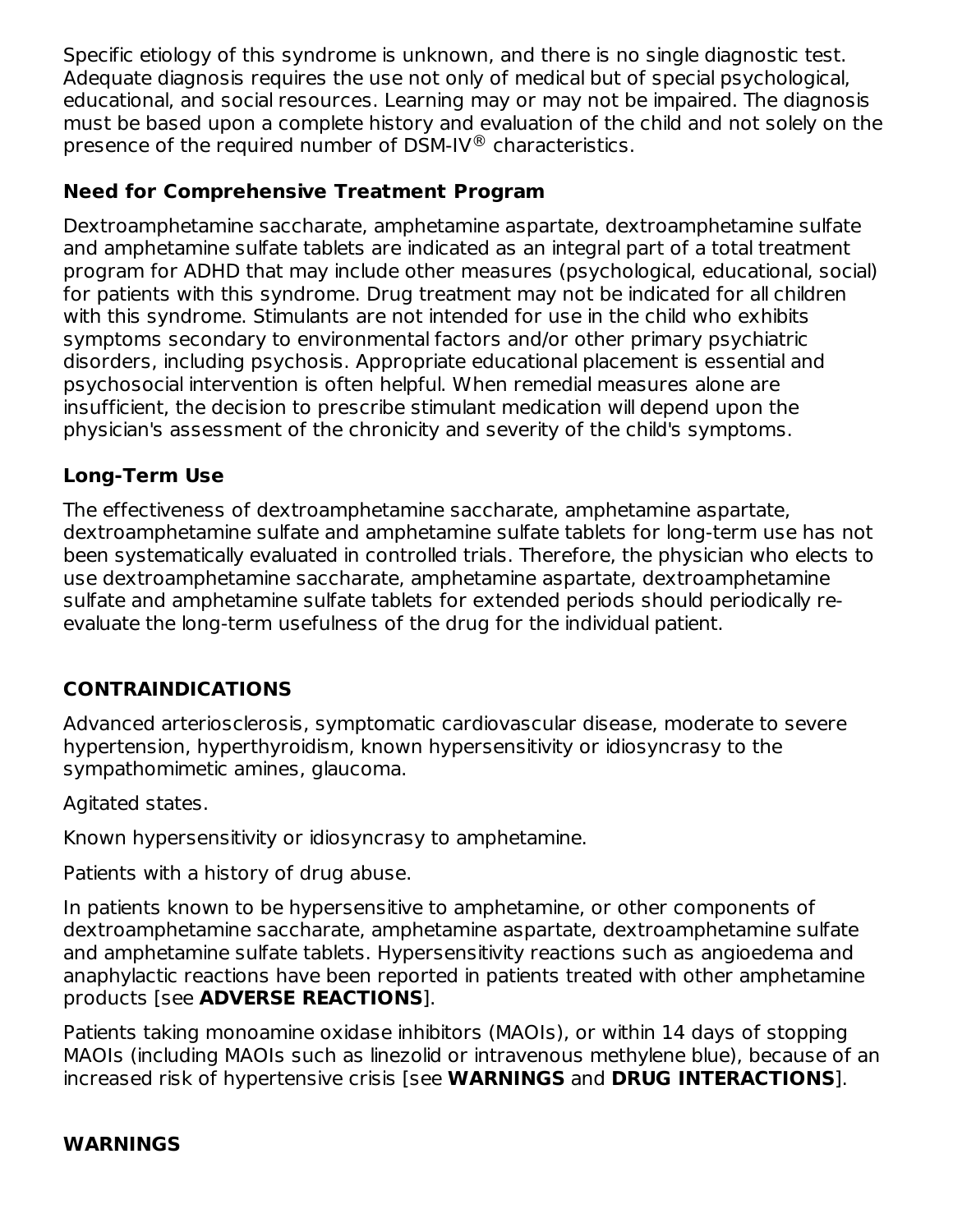## **Serious Cardiovascular Events**

Sudden Death and Preexisting Structural Cardiac Abnormalities or Other Serious Heart Problems

### Children and Adolescents

Sudden death has been reported in association with CNS stimulant treatment at usual doses in children and adolescents with structural cardiac abnormalities or other serious heart problems. Although some structural heart problems alone may carry an increased risk of sudden death, stimulant products generally should not be used in children or adolescents with known structural cardiac abnormalities, cardiomyopathy, serious heart rhythm abnormalities, or other serious cardiac problems that may place them at increased vulnerability to the sympathomimetic effects of a stimulant drug [see **CONTRAINDICATIONS**].

## **Adults**

Sudden deaths, stroke, and myocardial infarction have been reported in adults taking stimulant drugs at usual doses for ADHD. Although the role of stimulants in these adult cases is also unknown, adults have a greater likelihood than children of having serious structural cardiac abnormalities, cardiomyopathy, serious heart rhythm abnormalities, coronary artery disease, or other serious cardiac problems. Adults with such abnormalities should also generally not be treated with stimulant drugs [see **CONTRAINDICATIONS**].

## Hypertension and Other Cardiovascular Conditions

Stimulant medications cause a modest increase in average blood pressure (about 2 to 4 mmHg) and average heart rate (about 3 to 6 bpm) [see **ADVERSE REACTIONS**], and individuals may have larger increases. While the mean changes alone would not be expected to have short-term consequences, all patients should be monitored for larger changes in heart rate and blood pressure. Caution is indicated in treating patients whose underlying medical conditions might be compromised by increases in blood pressure or heart rate, e.g., those with preexisting hypertension, heart failure, recent myocardial infarction, or ventricular arrhythmia [see **CONTRAINDICATIONS**].

## Assessing Cardiovascular Status in Patients Being Treated With Stimulant Medications

Children, adolescents, or adults who are being considered for treatment with stimulant medications should have a careful history (including assessment for a family history of sudden death or ventricular arrhythmia) and physical exam to assess for the presence of cardiac disease, and should receive further cardiac evaluation if findings suggest such disease (e.g., electrocardiogram and echocardiogram). Patients who develop symptoms such as exertional chest pain, unexplained syncope, or other symptoms suggestive of cardiac disease during stimulant treatment should undergo a prompt cardiac evaluation.

# **Psychiatric Adverse Events**

## Preexisting Psychosis

Administration of stimulants may exacerbate symptoms of behavior disturbance and thought disorder in patients with preexisting psychotic disorder.

Bipolar Illness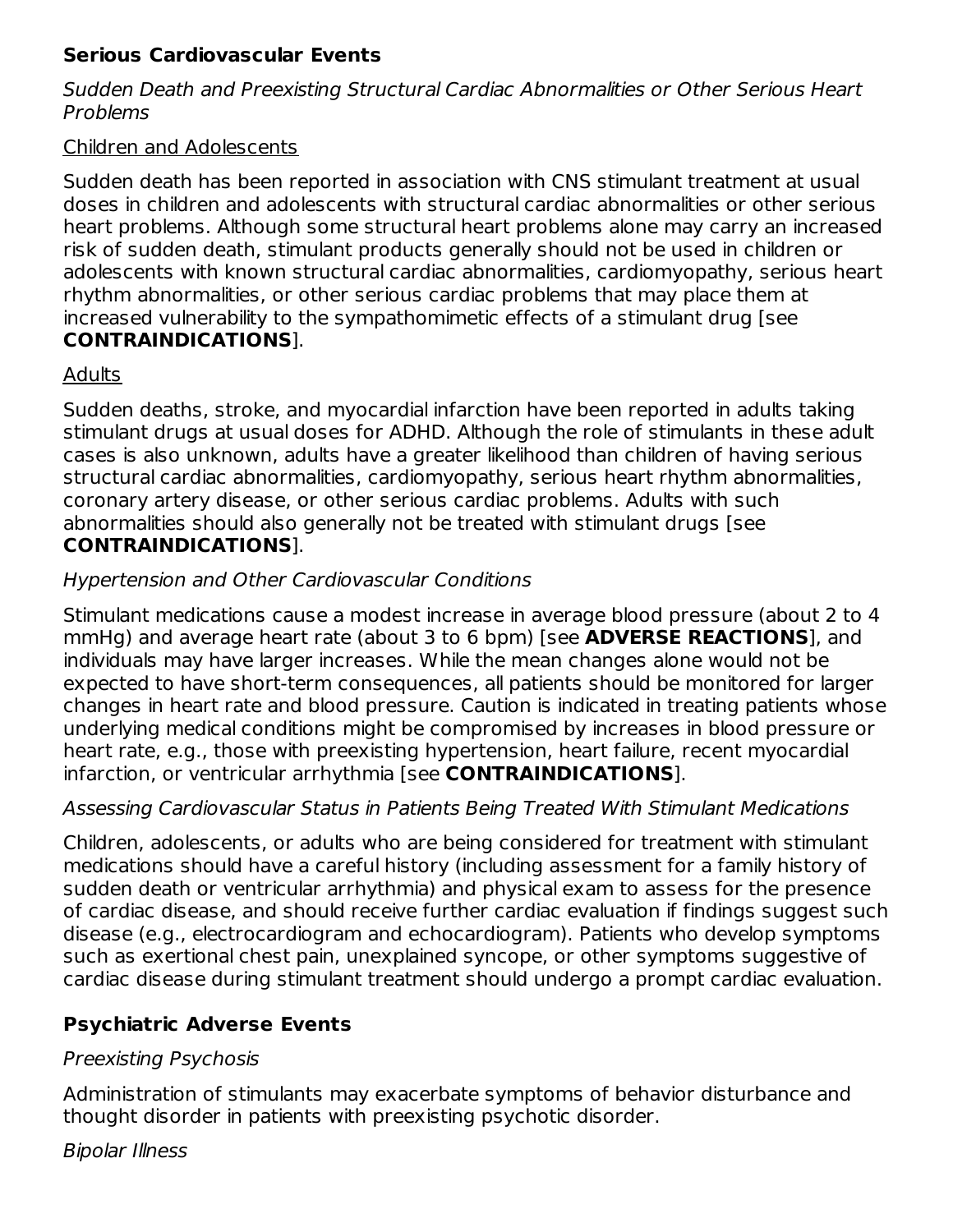Particular care should be taken in using stimulants to treat ADHD patients with comorbid bipolar disorder because of concern for possible induction of mixed/manic episode in such patients. Prior to initiating treatment with a stimulant, patients with comorbid depressive symptoms should be adequately screened to determine if they are at risk for bipolar disorder; such screening should include a detailed psychiatric history, including a family history of suicide, bipolar disorder, and depression.

## Emergence of New Psychotic or Manic Symptoms

Treatment emergent psychotic or manic symptoms, e.g., hallucinations, delusional thinking, or mania in children and adolescents without prior history of psychotic illness or mania can be caused by stimulants at usual doses. If such symptoms occur, consideration should be given to a possible causal role of the stimulant, and discontinuation of treatment may be appropriate. In a pooled analysis of multiple shortterm, placebo-controlled studies, such symptoms occurred in about 0.1% (4 patients with events out of 3482 exposed to methylphenidate or amphetamine for several weeks at usual doses) of stimulant-treated patients compared to 0 in placebo-treated patients.

## Aggression

Aggressive behavior or hostility is often observed in children and adolescents with ADHD, and has been reported in clinical trials and the postmarketing experience of some medications indicated for the treatment of ADHD. Although there is no systematic evidence that stimulants cause aggressive behavior or hostility, patients beginning treatment for ADHD should be monitored for the appearance of or worsening of aggressive behavior or hostility.

## **Long-Term Suppression of Growth**

Careful follow-up of weight and height in children ages 7 to 10 years who were randomized to either methylphenidate or non-medication treatment groups over 14 months, as well as in naturalistic subgroups of newly methylphenidate-treated and nonmedication treated children over 36 months (to the ages of 10 to 13 years), suggests that consistently medicated children (i.e., treatment for 7 days per week throughout the year) have a temporary slowing in growth rate (on average, a total of about 2 cm less growth in height and 2.7 kg less growth in weight over 3 years), without evidence of growth rebound during this period of development. Published data are inadequate to determine whether chronic use of amphetamines may cause a similar suppression of growth, however, it is anticipated that they will likely have this effect as well. Therefore, growth should be monitored during treatment with stimulants, and patients who are not growing or gaining weight as expected may need to have their treatment interrupted.

## **Seizures**

There is some clinical evidence that stimulants may lower the convulsive threshold in patients with prior history of seizure, in patients with prior EEG abnormalities in absence of seizures, and very rarely, in patients without a history of seizures and no prior EEG evidence of seizures. In the presence of seizures, the drug should be discontinued.

## **Peripheral Vasculopathy, Including Raynaud's Phenomenon**

Stimulants, including dextroamphetamine saccharate, amphetamine aspartate, dextroamphetamine sulfate and amphetamine sulfate tablets, used to treat ADHD are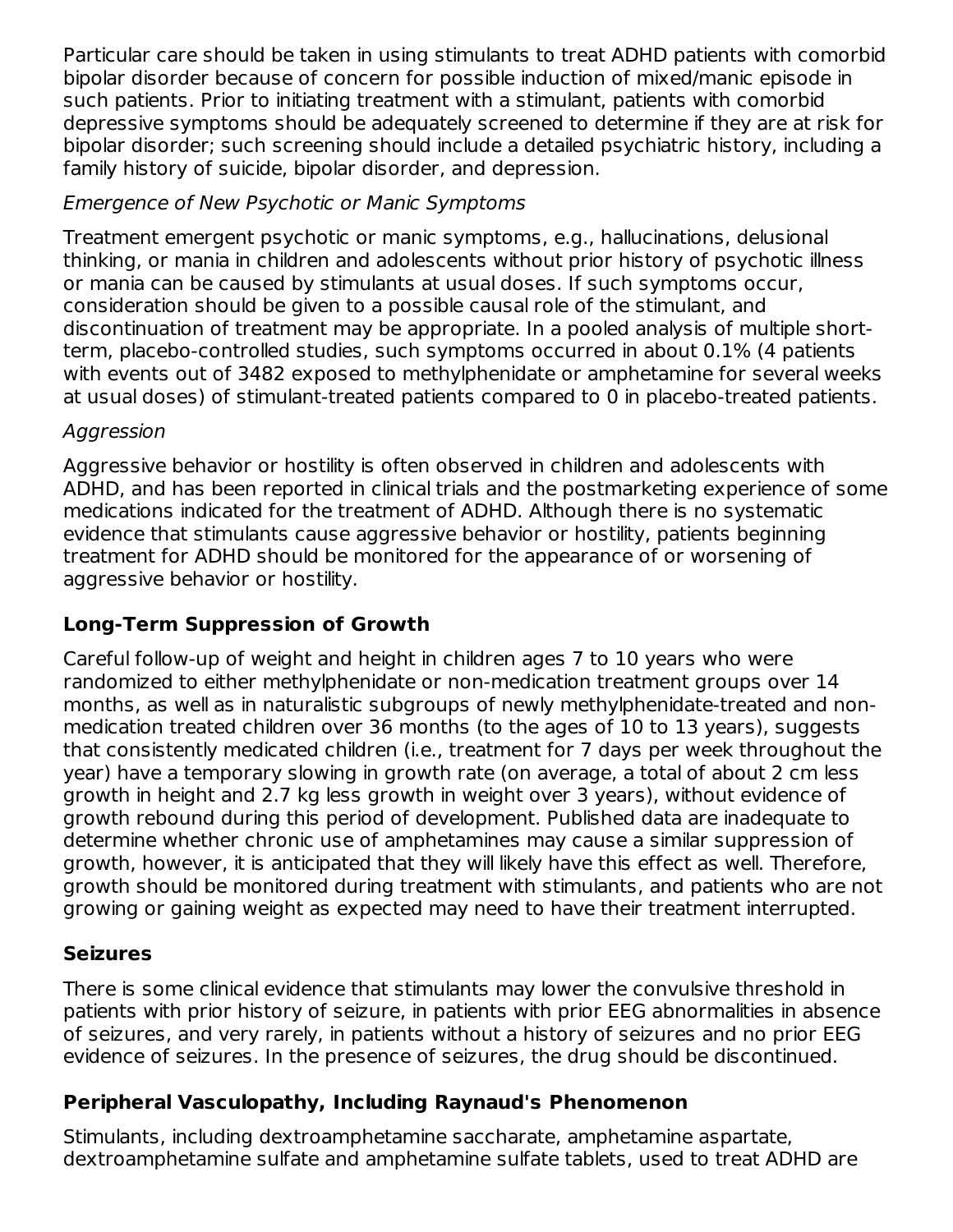associated with peripheral vasculopathy, including Raynaud's phenomenon. Signs and symptoms are usually intermittent and mild; however, very rare sequelae include digital ulceration and/or soft tissue breakdown. Effects of peripheral vasculopathy, including Raynaud's phenomenon, were observed in postmarketing reports at different times and at therapeutic doses in all age groups throughout the course of treatment. Signs and symptoms generally improve after reduction in dose or discontinuation of drug. Careful observation for digital changes is necessary during treatment with ADHD stimulants. Further clinical evaluation (e.g., rheumatology referral) may be appropriate for certain patients.

# **Serotonin Syndrome**

Serotonin syndrome, a potentially life-threatening reaction, may occur when amphetamines are used in combination with other drugs that affect the serotonergic neurotransmitter systems such as monoamine oxidase inhibitors (MAOIs), selective serotonin reuptake inhibitors (SSRIs), serotonin norepinephrine reuptake inhibitors (SNRIs), triptans, tricyclic antidepressants, fentanyl, lithium, tramadol, tryptophan, buspirone, and St. John's Wort [see **DRUG INTERACTIONS**]. Amphetamines and amphetamine derivatives are known to be metabolized, to some degree, by cytochrome P450 2D6 (CYP2D6) and display minor inhibition of CYP2D6 metabolism [see **CLINICAL PHARMACOLOGY**]. The potential for a pharmacokinetic interaction exists with the coadministration of CYP2D6 inhibitors which may increase the risk with increased exposure to dextroamphetamine saccharate, amphetamine aspartate, dextroamphetamine sulfate and amphetamine sulfate tablets. In these situations, consider an alternative non-serotonergic drug or an alternative drug that does not inhibit CYP2D6 [see **DRUG INTERACTIONS**].

Serotonin syndrome symptoms may include mental status changes (e.g., agitation, hallucinations, delirium, and coma), autonomic instability (e.g., tachycardia, labile blood pressure, dizziness, diaphoresis, flushing, hyperthermia), neuromuscular symptoms (e.g., tremor, rigidity, myoclonus, hyperreflexia, incoordination), seizures, and/or gastrointestinal symptoms (e.g., nausea, vomiting, diarrhea).

Concomitant use of dextroamphetamine saccharate, amphetamine aspartate, dextroamphetamine sulfate and amphetamine sulfate tablets with MAOI drugs is contraindicated [see **CONTRAINDICATIONS**].

Discontinue treatment with dextroamphetamine saccharate, amphetamine aspartate, dextroamphetamine sulfate and amphetamine sulfate tablets and any concomitant serotonergic agents immediately if the above symptoms occur, and initiate supportive symptomatic treatment. If concomitant use of dextroamphetamine saccharate, amphetamine aspartate, dextroamphetamine sulfate and amphetamine sulfate tablets with other serotonergic drugs or CYP2D6 inhibitors is clinically warranted, initiate dextroamphetamine saccharate, amphetamine aspartate, dextroamphetamine sulfate and amphetamine sulfate tablets with lower doses, monitor patients for the emergence of serotonin syndrome during drug initiation or titration, and inform patients of the increased risk for serotonin syndrome.

# **Visual Disturbance**

Difficulties with accommodation and blurring of vision have been reported with stimulant treatment.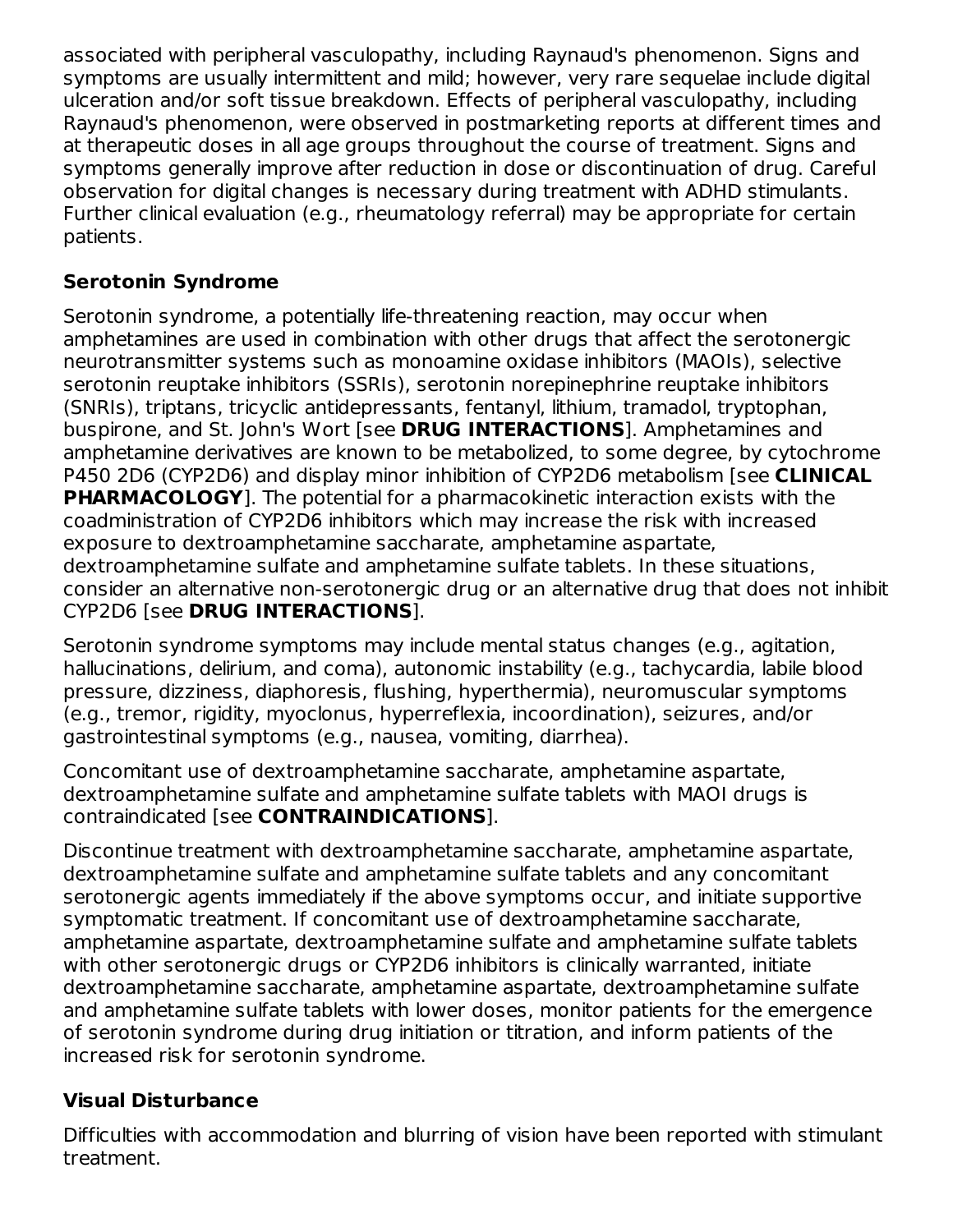### **PRECAUTIONS**

## **General**

The least amount of amphetamine feasible should be prescribed or dispensed at one time in order to minimize the possibility of overdosage. Dextroamphetamine saccharate, amphetamine aspartate, dextroamphetamine sulfate and amphetamine sulfate tablets should be used with caution in patients who use other sympathomimetic drugs.

## **Tics**

Amphetamines have been reported to exacerbate motor and phonic tics and Tourette's syndrome. Therefore, clinical evaluation for tics and Tourette's syndrome in children and their families should precede use of stimulant medications.

## **Information for Patients**

Amphetamines may impair the ability of the patient to engage in potentially hazardous activities such as operating machinery or vehicles; the patient should therefore be cautioned accordingly.

Prescribers or other health professionals should inform patients, their families, and their caregivers about the benefits and risks associated with treatment with amphetamine or dextroamphetamine and should counsel them in its appropriate use. A patient Medication Guide is available for dextroamphetamine saccharate, amphetamine aspartate, dextroamphetamine sulfate and amphetamine sulfate tablets.

The prescriber or health professional should instruct patients, their families, and their caregivers to read the Medication Guide and should assist them in understanding its contents. Patients should be given the opportunity to discuss the contents of the Medication Guide and to obtain answers to any questions they may have. The complete text of the Medication Guide is reprinted at the end of this document.

Circulation Problems in Fingers and Toes [Peripheral Vasculopathy, Including Raynaud's Phenomenon]

- Instruct patients beginning treatment with dextroamphetamine saccharate, amphetamine aspartate, dextroamphetamine sulfate and amphetamine sulfate tablets about the risk of peripheral vasculopathy, including Raynaud's phenomenon, and associated signs and symptoms: fingers or toes may feel numb, cool, painful, and/or may change color from pale, to blue, to red.
- Instruct patients to report to their physician any new numbness, pain, skin color change, or sensitivity to temperature in fingers or toes.
- **Instruct patients to call their physician immediately with any signs of unexplained wounds appearing on fingers or toes while taking dextroamphetamine saccharate, amphetamine aspartate, dextroamphetamine sulfate and amphetamine sulfate tablets.**
- Further clinical evaluation (e.g., rheumatology referral) may be appropriate for certain patients.

# **Drug Interactions**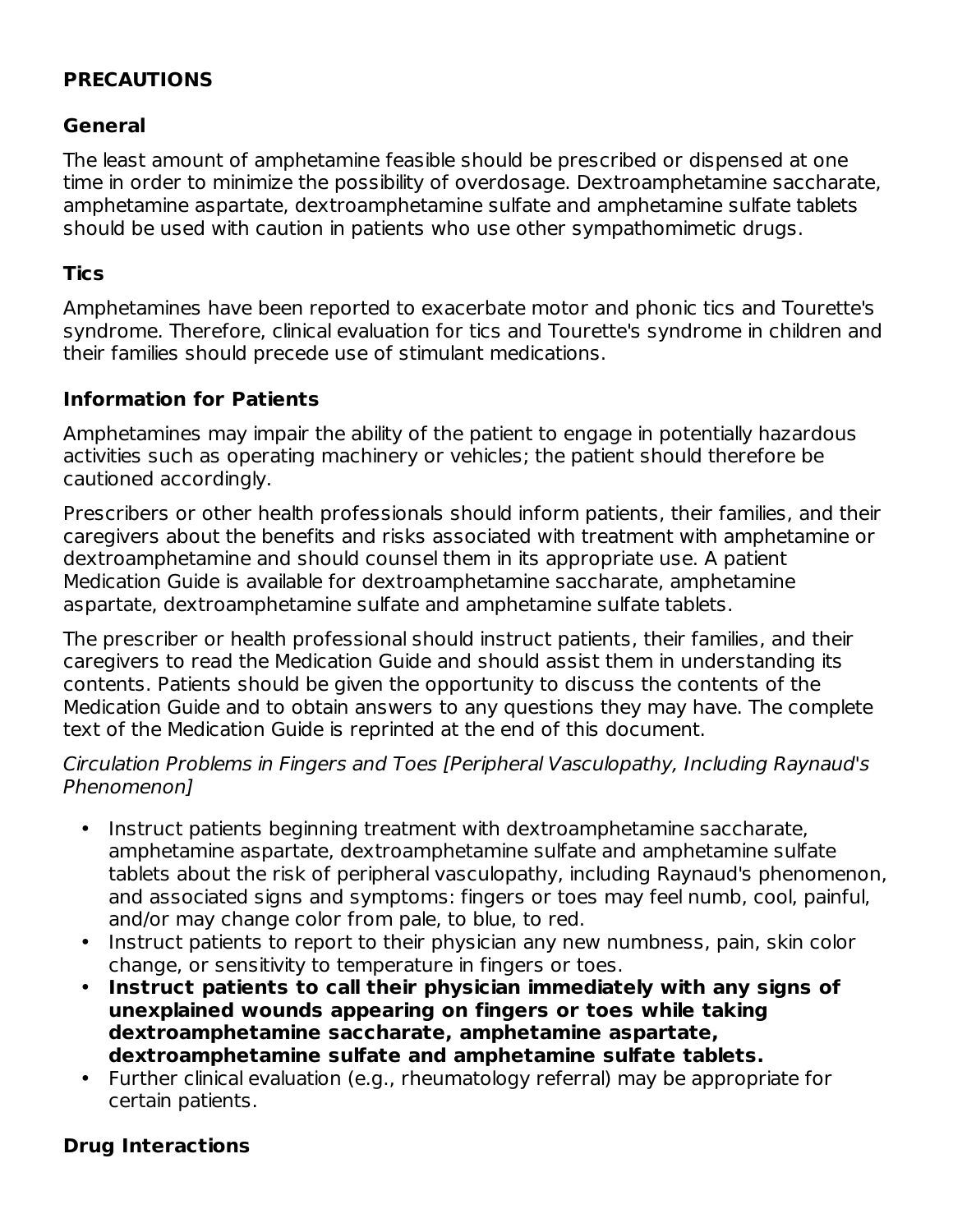## Acidifying Agents

Lower blood levels and efficacy of amphetamines. Increase dose based on clinical response. Examples of acidifying agents include gastrointestinal acidifying agents (e.g., guanethidine, reserpine, glutamic acid HCl, ascorbic acid) and urinary acidifying agents (e.g., ammonium chloride, sodium acid phosphate, methenamine salts).

### Adrenergic Blockers

Adrenergic blockers are inhibited by amphetamines.

### Alkalinizing Agents

Increase blood levels and potentiate the action of amphetamine. Co-administration of dextroamphetamine saccharate, amphetamine aspartate, dextroamphetamine sulfate and amphetamine sulfate tablets and gastrointestinal alkalinizing agents should be avoided. Examples of alkalinizing agents include gastrointestinal alkalinizing agents (e.g., sodium bicarbonate) and urinary alkalinizing agents (e.g., acetazolamide, some thiazides).

## Tricyclic Antidepressants

May enhance the activity of tricyclic or sympathomimetic agents causing striking and sustained increases in the concentration of d-amphetamine in the brain; cardiovascular effects can be potentiated. Monitor frequently and adjust or use alternative therapy based on clinical response. Examples of tricyclic antidepressants include desipramine, protriptyline.

## CYP2D6 Inhibitors

The concomitant use of dextroamphetamine saccharate, amphetamine aspartate, dextroamphetamine sulfate and amphetamine sulfate tablets and CYP2D6 inhibitors may increase the exposure of dextroamphetamine saccharate, amphetamine aspartate, dextroamphetamine sulfate and amphetamine sulfate tablets compared to the use of the drug alone and increase the risk of serotonin syndrome. Initiate with lower doses and monitor patients for signs and symptoms of serotonin syndrome particularly during dextroamphetamine saccharate, amphetamine aspartate, dextroamphetamine sulfate and amphetamine sulfate tablets initiation and after a dosage increase. If serotonin syndrome occurs, discontinue dextroamphetamine saccharate, amphetamine aspartate, dextroamphetamine sulfate and amphetamine sulfate tablets and the CYP2D6 inhibitor [see **WARNINGS**, **OVERDOSAGE**]. Examples of CYP2D6 Inhibitors include paroxetine and fluoxetine (also serotonergic drugs), quinidine, ritonavir.

## **Serotonergic Drugs**

The concomitant use of dextroamphetamine saccharate, amphetamine aspartate, dextroamphetamine sulfate and amphetamine sulfate tablets and serotonergic drugs increases the risk of serotonin syndrome. Initiate with lower doses and monitor patients for signs and symptoms of serotonin syndrome, particularly during dextroamphetamine saccharate, amphetamine aspartate, dextroamphetamine sulfate and amphetamine sulfate tablets initiation or dosage increase. If serotonin syndrome occurs, discontinue dextroamphetamine saccharate, amphetamine aspartate, dextroamphetamine sulfate and amphetamine sulfate tablets and the concomitant serotonergic drug(s) [see **WARNINGS** and **PRECAUTIONS**]. Examples of serotonergic drugs include selective serotonin reuptake inhibitors (SSRI), serotonin norepinephrine reuptake inhibitors (SNRI), triptans, tricyclic antidepressants, fentanyl, lithium, tramadol, tryptophan, buspirone, St. John's Wort.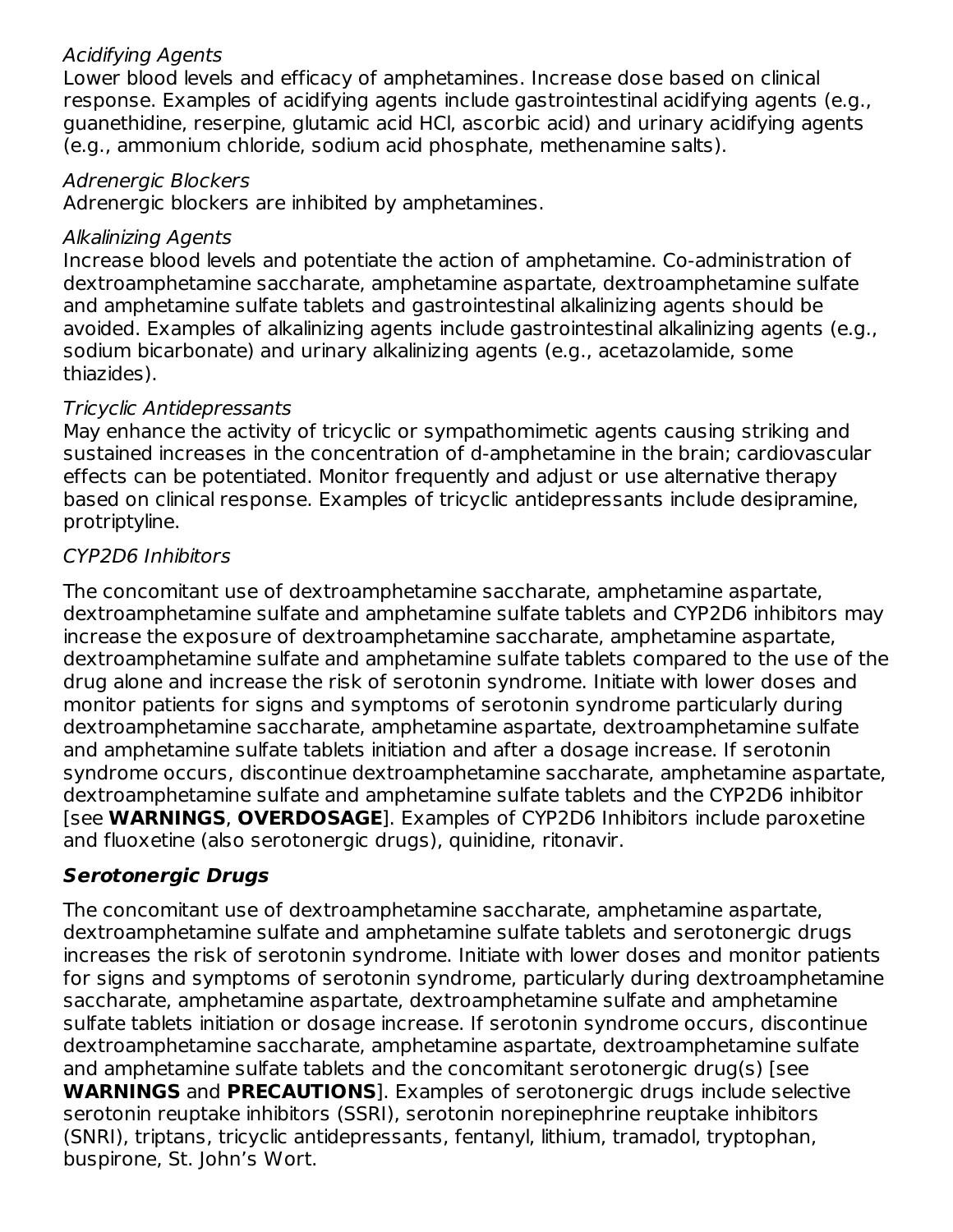### MAO Inhibitors

Concomitant use of MAOIs and CNS stimulants can cause hypertensive crisis. Potential outcomes include death, stroke, myocardial infarction, aortic dissection,

ophthalmological complications, eclampsia, pulmonary edema, and renal failure. Do not administer dextroamphetamine saccharate, amphetamine aspartate,

dextroamphetamine sulfate and amphetamine sulfate tablets concomitantly or within 14 days after discontinuing MAOI [see **CONTRAINDICATIONS** and **WARNINGS**].

Examples of MAOIs include selegiline, tranylcypromine, isocarboxazid, phenelzine, linezolid, methylene blue.

### Antihistamines

Amphetamines may counteract the sedative effect of antihistamines.

## Antihypertensives

Amphetamines may antagonize the hypotensive effects of antihypertensives.

## Chlorpromazine

Chlorpromazine blocks dopamine and norepinephrine receptors, thus inhibiting the central stimulant effects of amphetamines, and can be used to treat amphetamine poisoning.

## Ethosuximide

Amphetamines may delay intestinal absorption of ethosuximide.

## Haloperidol

Haloperidol blocks dopamine receptors, thus inhibiting the central stimulant effects of amphetamines.

## Lithium Carbonate

The anorectic and stimulatory effects of amphetamines may be inhibited by lithium carbonate.

### Meperidine

Amphetamines potentiate the analgesic effect of meperidine.

### Methenamine Therapy

Urinary excretion of amphetamines is increased, and efficacy is reduced, by acidifying agents used in methenamine therapy.

### Norepinephrine

Amphetamines enhance the adrenergic effect of norepinephrine.

### Phenobarbital

Amphetamines may delay intestinal absorption of phenobarbital; coadministration of phenobarbital may produce a synergistic anticonvulsant action.

### Phenytoin

Amphetamines may delay intestinal absorption of phenytoin; coadministration of phenytoin may produce a synergistic anticonvulsant action.

### Propoxyphene

In cases of propoxyphene overdosage, amphetamine CNS stimulation is potentiated and fatal convulsions can occur.

## Proton Pump Inhibitors

Time to maximum concentration  $(T_{max})$  of amphetamine is decreased compared to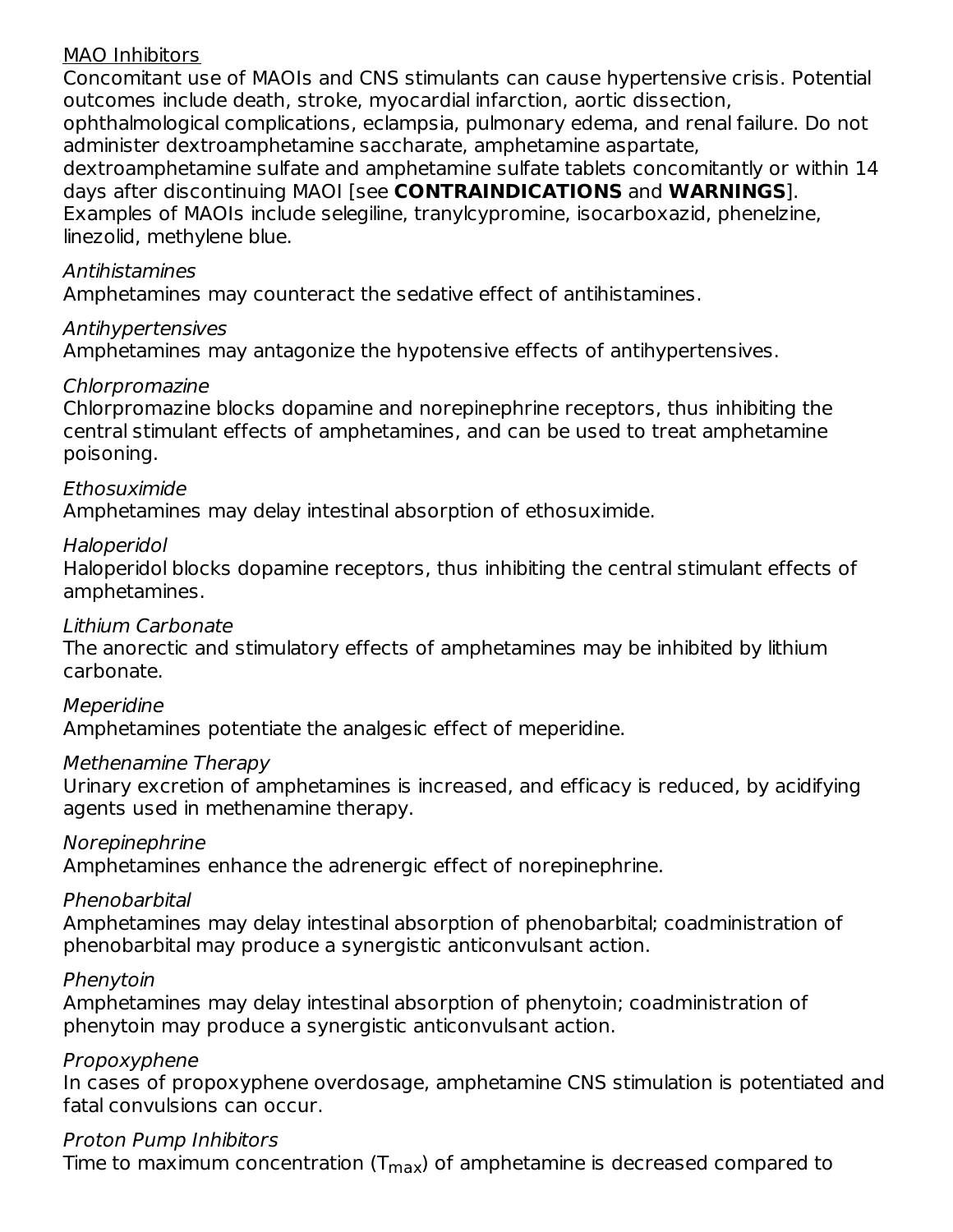when administered alone. Monitor patients for changes in clinical effect and adjust therapy based on clinical response. An example of a proton pump inhibitor is omeprazole.

### Veratrum Alkaloids

Amphetamines inhibit the hypotensive effect of veratrum alkaloids.

## **Drug/Laboratory Test Interactions**

Amphetamines can cause a significant elevation in plasma corticosteroid levels. This increase is greatest in the evening. Amphetamines may interfere with urinary steroid determinations.

## **Carcinogenesis/Mutagenesis and Impairment of Fertility**

No evidence of carcinogenicity was found in studies in which d,l-amphetamine (enantiomer ratio of 1:1) was administered to mice and rats in the diet for 2 years at doses of up to 30 mg/kg/day in male mice, 19 mg/kg/day in female mice, and 5 mg/kg/day in male and female rats. These doses are approximately 2.4, 1.5, and 0.8 times, respectively, the maximum recommended human dose of 30 mg/day [child] on a mg/m<sup>2</sup> body surface area basis.

Amphetamine, in the enantiomer ratio present in dextroamphetamine saccharate, amphetamine aspartate, dextroamphetamine sulfate and amphetamine sulfate tablets (immediate-release)(d- to l- ratio of 3:1), was not clastogenic in the mouse bone marrow micronucleus test in vivo and was negative when tested in the E. coli component of the Ames test in vitro. d,l-Amphetamine (1:1 enantiomer ratio) has been reported to produce a positive response in the mouse bone marrow micronucleus test, an equivocal response in the Ames test, and negative responses in the *in vitro* sister chromatid exchange and chromosomal aberration assays.

Amphetamine, in the enantiomer ratio present in dextroamphetamine saccharate, amphetamine aspartate, dextroamphetamine sulfate and amphetamine sulfate tablets (immediate-release) (d- to l- ratio of 3:1), did not adversely affect fertility or early embryonic development in the rat at doses of up to 20 mg/kg/day (approximately 5 times the maximum recommended human dose of 30 mg/day on a mg/m<sup>2</sup> body surface area basis).

# **Pregnancy**

## Teratogenic Effects

# Pregnancy Category C

Amphetamine, in the enantiomer ratio present in dextroamphetamine saccharate, amphetamine aspartate, dextroamphetamine sulfate and amphetamine sulfate tablets (d- to l- ratio of 3:1), had no apparent effects on embryofetal morphological development or survival when orally administered to pregnant rats and rabbits throughout the period of organogenesis at doses of up to 6 and 16 mg/kg/day, respectively. These doses are approximately 1.5 and 8 times, respectively, the maximum recommended human dose of 30 mg/day [child] on a mg/m $^2$  body surface area basis. Fetal malformations and death have been reported in mice following parenteral administration of d-amphetamine doses of 50 mg/kg/day (approximately 6 times that of a human dose of 30 mg/day [child] on a mg/m $^2$  basis) or greater to pregnant animals.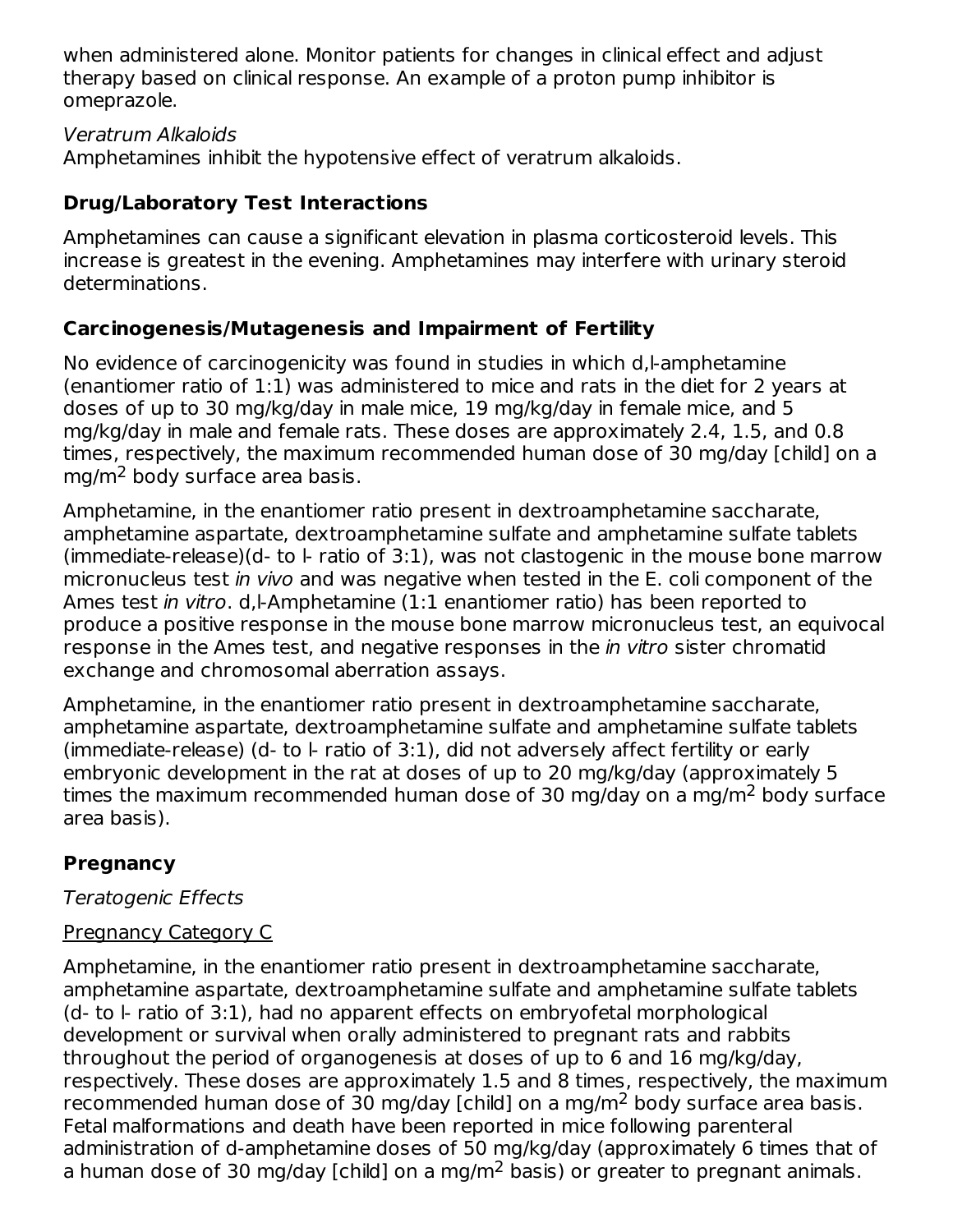Administration of these doses was also associated with severe maternal toxicity.

A number of studies in rodents indicate that prenatal or early postnatal exposure to amphetamine (d- or d, I-), at doses similar to those used clinically, can result in long-term neurochemical and behavioral alterations. Reported behavioral effects include learning and memory deficits, altered locomotor activity, and changes in sexual function.

There are no adequate and well-controlled studies in pregnant women. There has been one report of severe congenital bony deformity, tracheo-esophageal fistula, and anal atresia (vater association) in a baby born to a woman who took dextroamphetamine sulfate with lovastatin during the first trimester of pregnancy. Amphetamines should be used during pregnancy only if the potential benefit justifies the potential risk to the fetus.

### Nonteratogenic Effects

Infants born to mothers dependent on amphetamines have an increased risk of premature delivery and low birth weight. Also, these infants may experience symptoms of withdrawal as demonstrated by dysphoria, including agitation, and significant lassitude.

## **Usage in Nursing Mothers**

Amphetamines are excreted in human milk. Mothers taking amphetamines should be advised to refrain from nursing.

## **Pediatric Use**

Long-term effects of amphetamines in children have not been well established. Amphetamines are not recommended for use in children under 3 years of age with Attention Deficit Hyperactivity Disorder described under **INDICATIONS AND USAGE**.

### **Geriatric Use**

Dextroamphetamine saccharate, amphetamine aspartate, dextroamphetamine sulfate and amphetamine sulfate tablets have not been studied in the geriatric population.

### **ADVERSE REACTIONS**

#### **Cardiovascular**

Palpitations, tachycardia, elevation of blood pressure, sudden death, myocardial infarction. There have been isolated reports of cardiomyopathy associated with chronic amphetamine use.

#### **Central Nervous System**

Psychotic episodes at recommended doses, overstimulation, restlessness, irritability, euphoria, dyskinesia, dysphoria, depression, tremor, tics, aggression, anger, logorrhea, dermatillomania.

### **Eye Disorders**

Vision blurred, mydriasis.

### **Gastrointestinal**

Dryness of the mouth, unpleasant taste, diarrhea, constipation, intestinal ischemia and other gastrointestinal disturbances. Anorexia and weight loss may occur as undesirable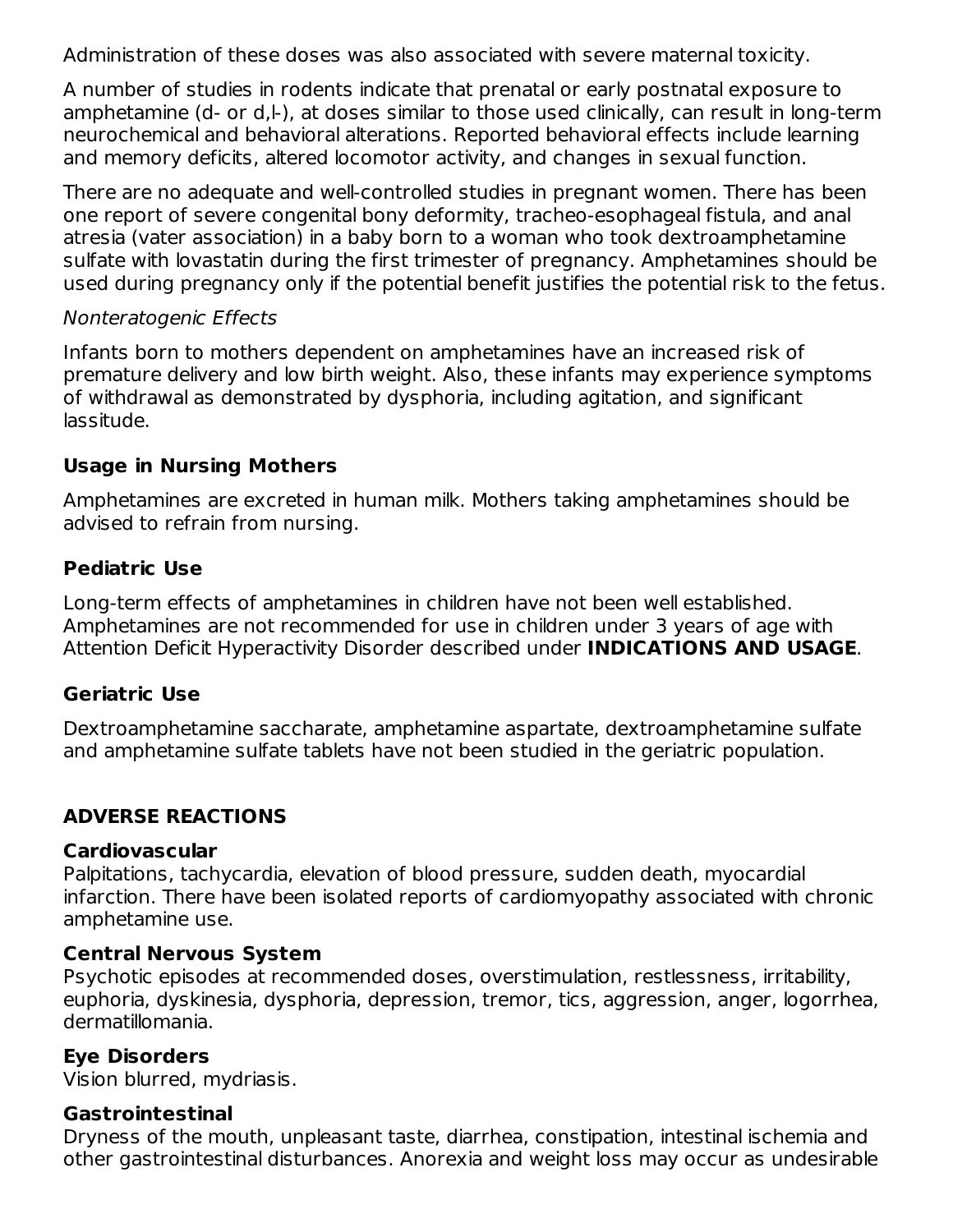effects.

## **Allergic**

Urticaria, rash, hypersensitivity reactions including angioedema and anaphylaxis. Serious skin rashes, including Stevens-Johnson syndrome and toxic epidermal necrolysis have been reported.

## **Endocrine**

Impotence, changes in libido, frequent or prolonged erections.

# **Skin**

Alopecia.

# **Musculoskeletal**

Rhabdomyolysis.

# **DRUG ABUSE AND DEPENDENCE**

Dextroamphetamine saccharate, amphetamine aspartate, dextroamphetamine sulfate and amphetamine sulfate tablets are a Schedule II controlled substance.

Amphetamines have been extensively abused. Tolerance, extreme psychological dependence, and severe social disability have occurred. There are reports of patients who have increased the dosage to levels many times higher than recommended. Abrupt cessation following prolonged high dosage administration results in extreme fatigue and mental depression; changes are also noted on the sleep EEG. Manifestations of chronic intoxication with amphetamines include severe dermatoses, marked insomnia, irritability, hyperactivity, and personality changes. The most severe manifestation of chronic intoxication is psychosis, often clinically indistinguishable from schizophrenia.

# **OVERDOSAGE**

Manifestations of amphetamine overdose include restlessness, tremor, hyperreflexia, rapid respiration, confusion, assaultiveness, hallucinations, panic states, hyperpyrexia and rhabdomyolysis. Fatigue and depression usually follow the central nervous system stimulation. Serotonin syndrome has also been reported. Cardiovascular effects include arrhythmias, hypertension or hypotension and circulatory collapse. Gastrointestinal symptoms include nausea, vomiting, diarrhea and abdominal cramps. Fatal poisoning is usually preceded by convulsions and coma.

# **Treatment**

Consult with a Certified Poison Control Center for up to date guidance and advice.

# **DOSAGE AND ADMINISTRATION**

Regardless of indication, amphetamines should be administered at the lowest effective dosage, and dosage should be individually adjusted according to the therapeutic needs and response of the patient. Late evening doses should be avoided because of the resulting insomnia.

# **Attention Deficit Hyperactivity Disorder**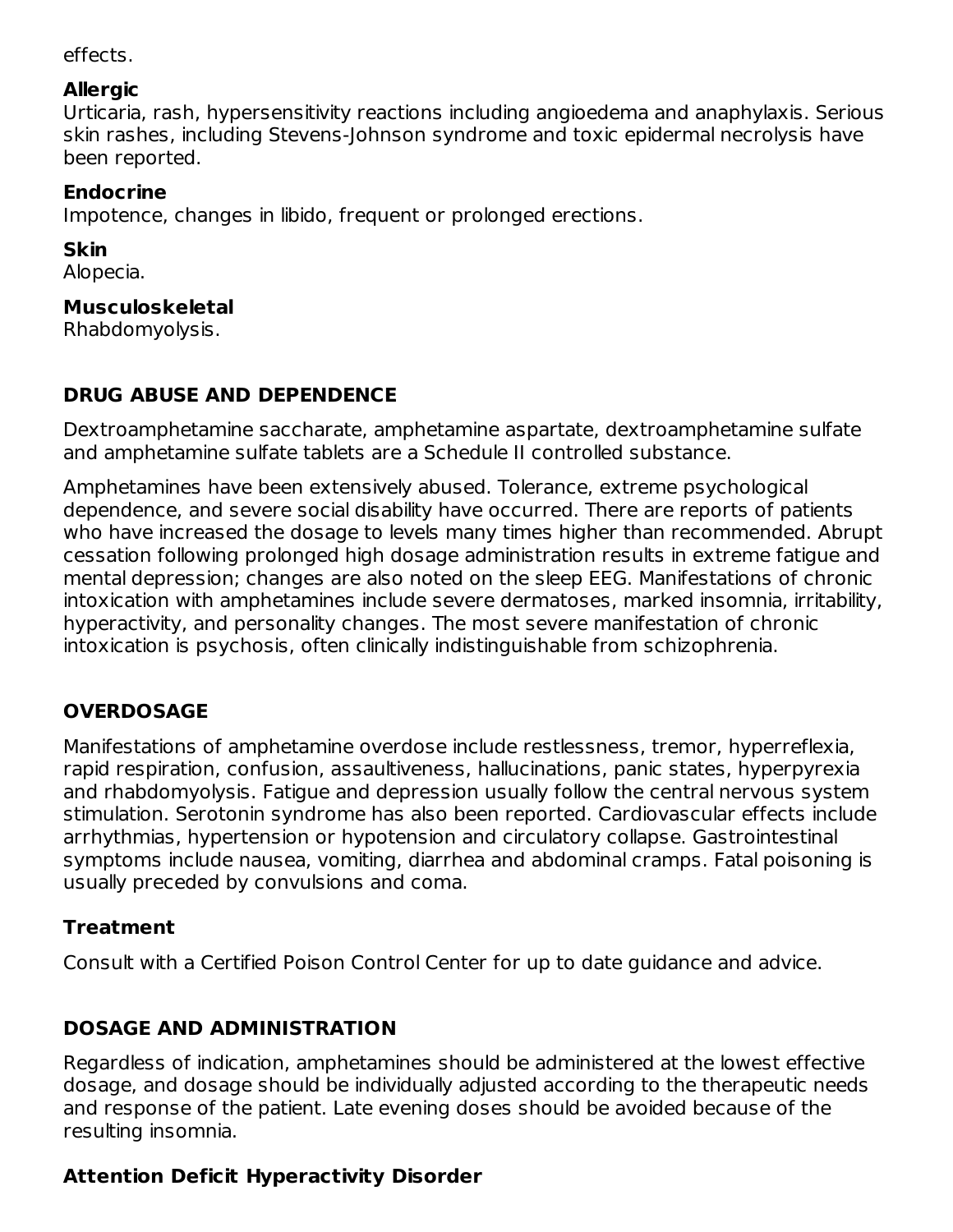Not recommended for children under 3 years of age. In children from 3 to 5 years of age, start with 2.5 mg daily; daily dosage may be raised in increments of 2.5 mg at weekly intervals until optimal response is obtained.

In children 6 years of age and older, start with 5 mg once or twice daily; daily dosage may be raised in increments of 5 mg at weekly intervals until optimal response is obtained. Only in rare cases will it be necessary to exceed a total of 40 mg per day. Give first dose on awakening; additional doses (1 or 2) at intervals of 4 to 6 hours.

Where possible, drug administration should be interrupted occasionally to determine if there is a recurrence of behavioral symptoms sufficient to require continued therapy.

## **Narcolepsy**

Usual dose 5 mg to 60 mg per day in divided doses, depending on the individual patient response.

Narcolepsy seldom occurs in children under 12 years of age; however, when it does, dextroamphetamine sulfate may be used. The suggested initial dose for patients aged 6 to 12 is 5 mg daily; daily dose may be raised in increments of 5 mg at weekly intervals until optimal response is obtained. In patients 12 years of age and older, start with 10 mg daily; daily dosage may be raised in increments of 10 mg at weekly intervals until optimal response is obtained. If bothersome adverse reactions appear (e.g., insomnia or anorexia), dosage should be reduced. Give first dose on awakening; additional doses (1 or 2) at intervals of 4 to 6 hours.

### **HOW SUPPLIED**

Dextroamphetamine saccharate, amphetamine aspartate, dextroamphetamine sulfate and amphetamine sulfate tablets 5 mg, green, round, flat faced beveled edge tablet debossed with 'MP441' and two partial bisects on one side and plain on the other side

### Bottles of 100 NDC 57664-641-08

Dextroamphetamine saccharate, amphetamine aspartate, dextroamphetamine sulfate and amphetamine sulfate tablets 7.5 mg, green, oval, biconvex tablet debossed with 'MP442', bisect and partial bisect on one side and plain on the other side

### Bottles of 100 NDC 57664-642-08

Dextroamphetamine saccharate, amphetamine aspartate, dextroamphetamine sulfate and amphetamine sulfate tablets 10 mg, green, round, biconvex tablet debossed with 'MP443', bisect and partial bisect on one side and plain on the other side

### Bottles of 100 NDC 57664-643-08

Dextroamphetamine saccharate, amphetamine aspartate, dextroamphetamine sulfate and amphetamine sulfate tablets 12.5 mg, yellow, round-shaped, flat face beveled edge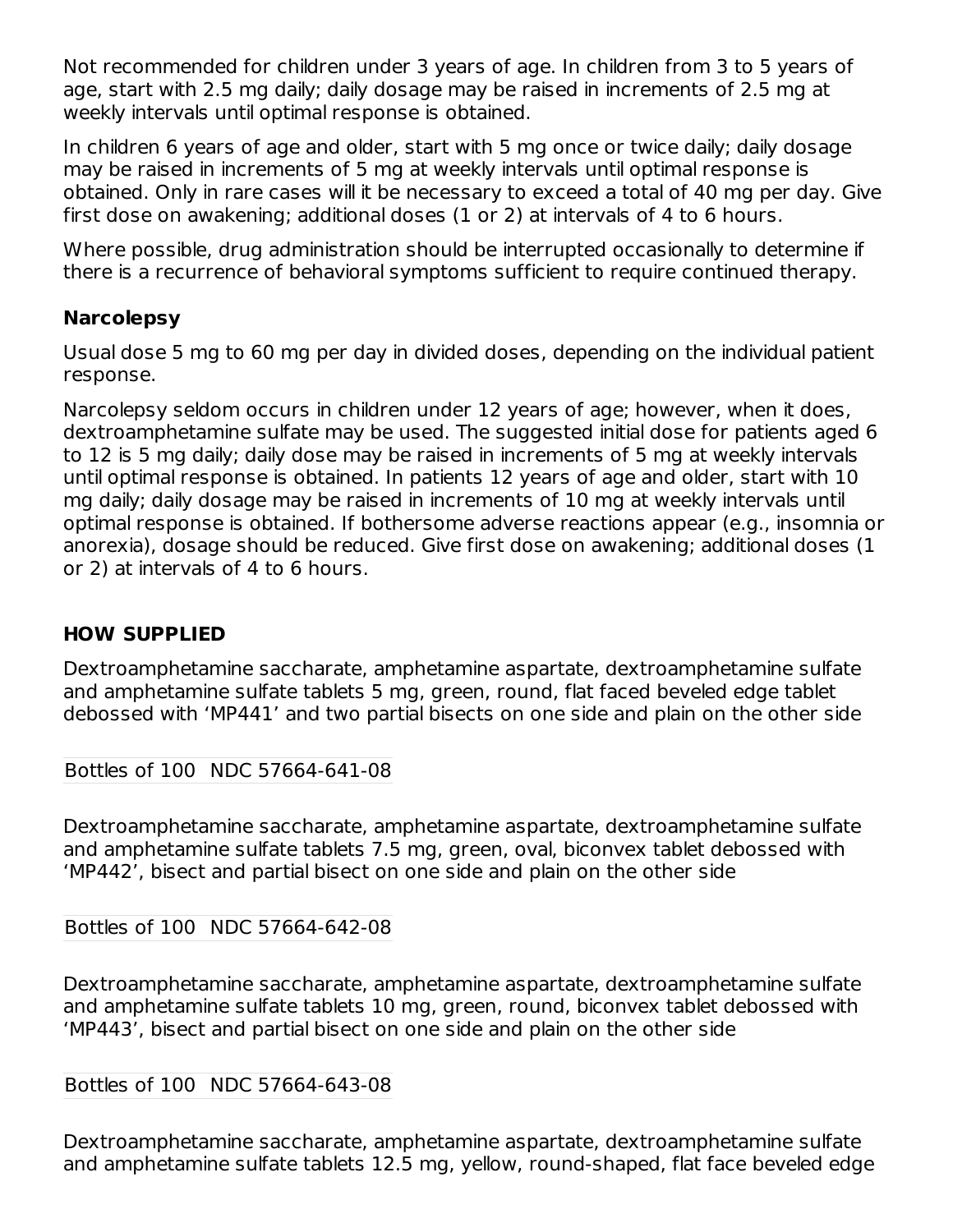tablet, debossed with 'MP444', bisect and partial bisect on one side and plain on the other side

### Bottles of 100 NDC 57664-644-08

Dextroamphetamine saccharate, amphetamine aspartate, dextroamphetamine sulfate and amphetamine sulfate tablets 15 mg, yellow, oval-shaped, biconvex tablet, debossed with 'MP445', bisect and partial bisect on one side and plain on the other side

#### Bottles of 100 NDC 57664-645-08

Dextroamphetamine saccharate, amphetamine aspartate, dextroamphetamine sulfate and amphetamine sulfate tablets 20 mg, yellow, round-shaped, biconvex tablet, debossed with 'MP446', bisect and partial bisect on one side and plain on the other side

#### Bottles of 100 NDC 57664-646-08

Dextroamphetamine saccharate, amphetamine aspartate, dextroamphetamine sulfate and amphetamine sulfate tablets 30 mg, yellow, round, flat faced beveled edge tablet, debossed with 'MP447', bisect and partial bisect on one side and plain on the other side

#### Bottles of 100 NDC 57664-647-08

Store at 20 $\degree$  to 25 $\degree$ C (68 $\degree$  to 77 $\degree$ F).

[See USP Controlled Room Temperature]

DISPENSE IN TIGHT, LIGHT-RESISTANT CONTAINER.

KEEP THIS AND ALL MEDICATIONS OUT OF THE REACH OF CHILDREN.

All brand names listed are the registered trademarks of their respective owners and are not trademarks of Sun Pharmaceutical Industries, Inc.

Distributed by: Sun Pharmaceutical Industries, Inc. Cranbury, NJ 08512

Rev. 11, December 2021

#### **MEDICATION GUIDE**

#### **Dextroamphetamine Saccharate, Amphetamine Aspartate, Dextroamphetamine Sulfate, Amphetamine Sulfate**

(DEX-troe-am-FET-uh-meen SACK-uh-rate, am-FET-uh-meen ass-PAR-tate, DEX-troe-am-FET-uh-meen SULL-fate, am-FET-uh-meen SULL-fate) **Tablets (Mixed Salts of a Single Entity Amphetamine Product) (CII)**

**Rx only**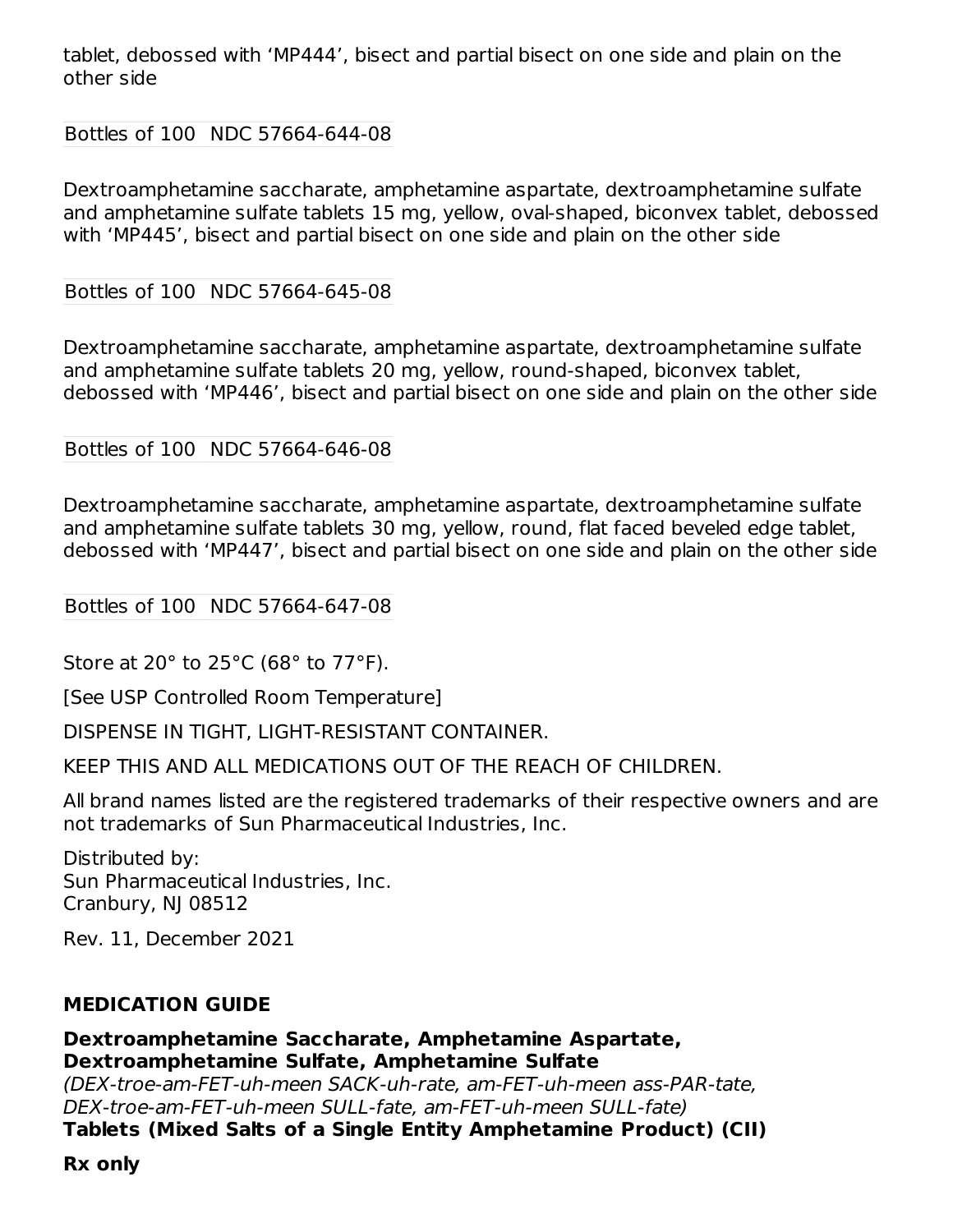Read the Medication Guide that comes with dextroamphetamine saccharate, amphetamine aspartate, dextroamphetamine sulfate and amphetamine sulfate tablets before you or your child starts taking it and each time you get a refill. There may be new information. This Medication Guide does not take the place of talking to your doctor about you or your child's treatment with dextroamphetamine saccharate, amphetamine aspartate, dextroamphetamine sulfate and amphetamine sulfate tablets.

**What is the most important information I should know about dextroamphetamine saccharate, amphetamine aspartate, dextroamphetamine sulfate and amphetamine sulfate tablets? The following have been reported with use of dextroamphetamine saccharate, amphetamine aspartate, dextroamphetamine sulfate and amphetamine sulfate tablets and other stimulant medicines. 1. Heart-Related Problems:**

- **sudden death in patients who have heart problems or heart defects**
- **stroke and heart attack in adults**
- **increased blood pressure and heart rate**

Tell your doctor if you or your child have any heart problems, heart defects, high blood pressure, or a family history of these problems.

Your doctor should check you or your child carefully for heart problems before starting dextroamphetamine saccharate, amphetamine aspartate, dextroamphetamine sulfate and amphetamine sulfate tablets.

Your doctor should check your or your child's blood pressure and heart rate regularly during treatment with dextroamphetamine saccharate, amphetamine aspartate, dextroamphetamine sulfate and amphetamine sulfate tablets.

**Call your doctor right away if you or your child have any signs of heart problems such as chest pain, shortness of breath, or fainting while taking dextroamphetamine saccharate, amphetamine aspartate,**

**dextroamphetamine sulfate and amphetamine sulfate tablets.**

**2. Mental (Psychiatric) Problems:**

**All Patients**

- **new or worse behavior and thought problems**
- **new or worse bipolar illness**
- **new or worse aggressive behavior or hostility**

# **Children and Teenagers**

• new psychotic symptoms (such as hearing voices, believing things that are not true, are suspicious) or new manic symptoms

Tell your doctor about any mental problems you or your child have, or about a family history of suicide, bipolar illness, or depression.

**Call your doctor right away if you or your child have any new or worsening mental symptoms or problems while taking dextroamphetamine saccharate, amphetamine aspartate, dextroamphetamine sulfate and amphetamine sulfate tablets, especially seeing or hearing things that are not real, believing things that are not real, or are suspicious.**

**3. Circulation Problems in Fingers and Toes [Peripheral Vasculopathy,**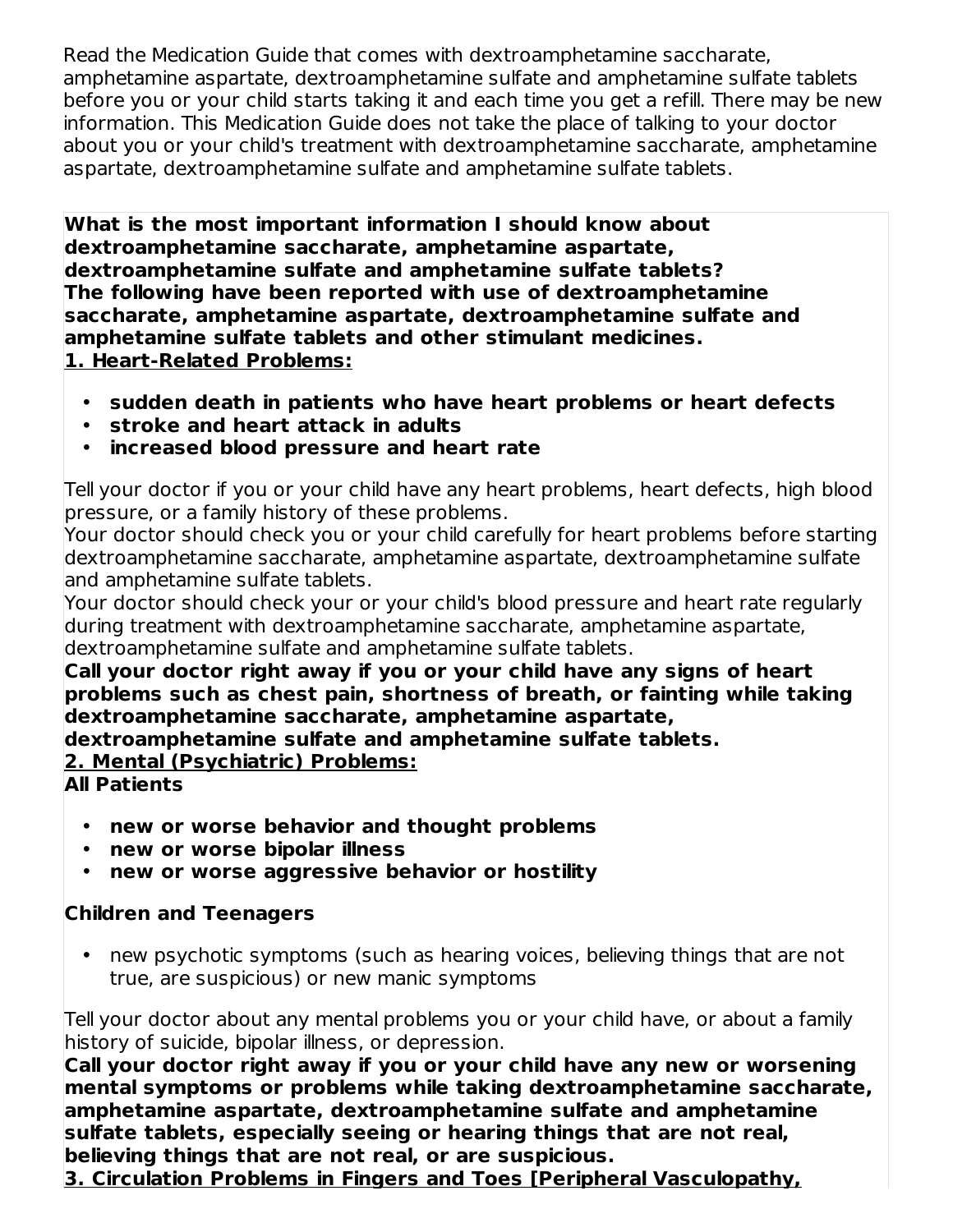#### **3. Circulation Problems in Fingers and Toes [Peripheral Vasculopathy, Including Raynaud's Phenomenon]:**

• Fingers or toes may feel numb, cool, painful, and/or may change color from pale, to blue, to red

Tell your doctor if you have or your child has numbness, pain, skin color change, or sensitivity to temperature in the fingers or toes.

**Call your doctor right away if you have or your child has any signs of unexplained wounds appearing on fingers or toes while taking dextroamphetamine saccharate, amphetamine aspartate, dextroamphetamine sulfate and amphetamine sulfate tablets.**

#### **What are dextroamphetamine saccharate, amphetamine aspartate, dextroamphetamine sulfate and amphetamine sulfate tablets?**

Dextroamphetamine saccharate, amphetamine aspartate, dextroamphetamine sulfate and amphetamine sulfate tablets are a central nervous system stimulant prescription medicine. **It is used for the treatment of Attention Deficit Hyperactivity Disorder (ADHD).** Dextroamphetamine saccharate, amphetamine aspartate, dextroamphetamine sulfate and amphetamine sulfate tablets may help increase attention and decrease impulsiveness and hyperactivity in patients with ADHD.

Dextroamphetamine saccharate, amphetamine aspartate, dextroamphetamine sulfate and amphetamine sulfate tablets should be used as a part of a total treatment program for ADHD that may include counseling or other therapies.

Dextroamphetamine saccharate, amphetamine aspartate, dextroamphetamine sulfate and amphetamine sulfate tablets are also used in the treatment of a sleep disorder called narcolepsy.

**Dextroamphetamine saccharate, amphetamine aspartate, dextroamphetamine sulfate and amphetamine sulfate tablets are a federally controlled substance (CII) because it can be abused or lead to dependence. Keep dextroamphetamine saccharate, amphetamine aspartate, dextroamphetamine sulfate and amphetamine sulfate tablets in a safe place to prevent misuse and abuse. Selling or giving away dextroamphetamine saccharate, amphetamine aspartate, dextroamphetamine sulfate and amphetamine sulfate tablets may harm others, and is against the law.** Tell your doctor if you or your child have (or have a family history of) ever abused or been dependent on alcohol, prescription medicines or street drugs.

### **Who should not take dextroamphetamine saccharate, amphetamine aspartate, dextroamphetamine sulfate and amphetamine sulfate tablets?**

**Dextroamphetamine saccharate, amphetamine aspartate, dextroamphetamine sulfate and amphetamine sulfate tablets should not be taken if you or your child:**

- have heart disease or hardening of the arteries
- have moderate to severe high blood pressure
- have hyperthyroidism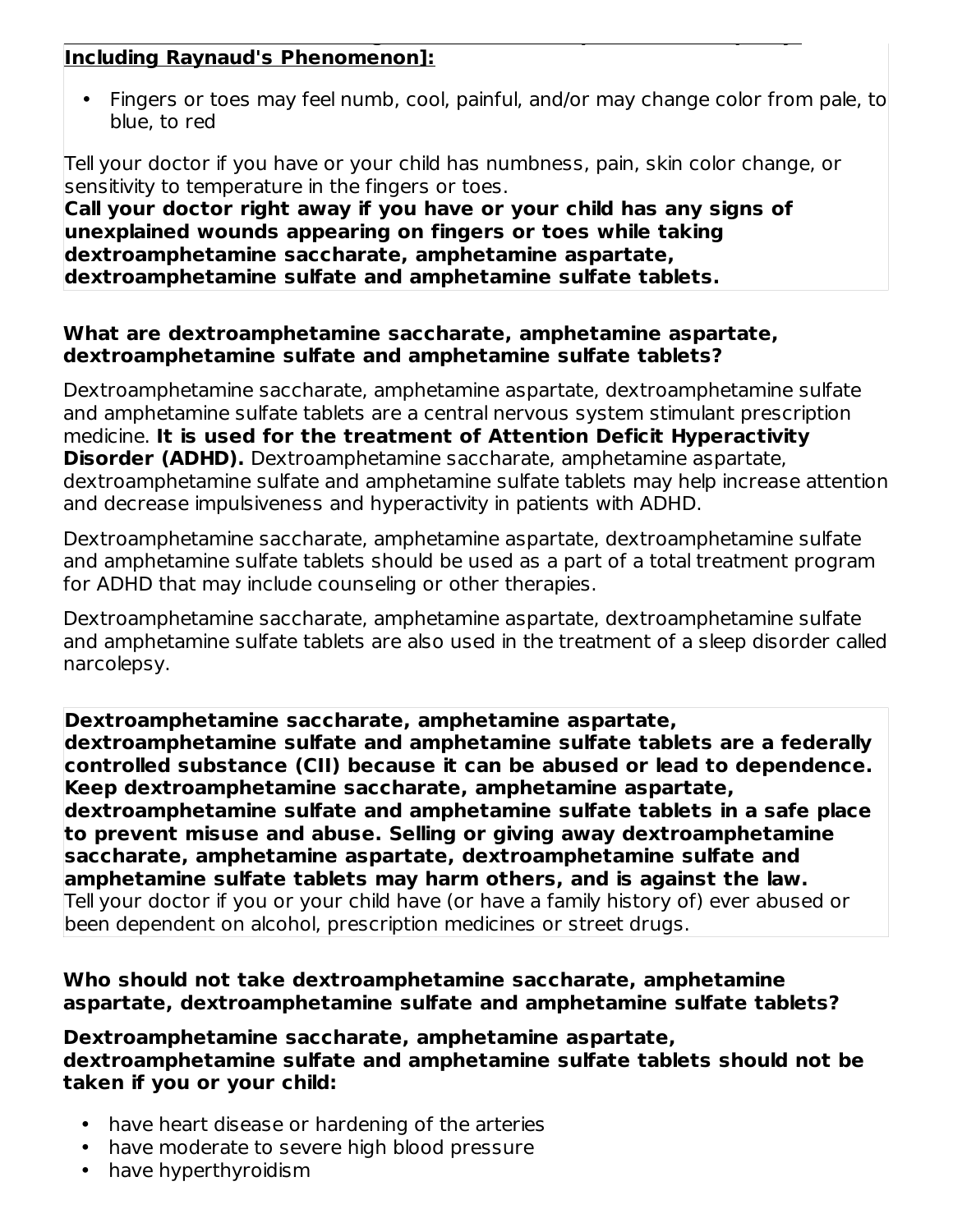- have an eye problem called glaucoma
- are very anxious, tense, or agitated
- have a history of drug abuse
- are taking or have taken within the past 14 days an anti-depression medicine called a monoamine oxidase inhibitor or MAOI.
- are sensitive to, allergic to, or had a reaction to other stimulant medicines

Dextroamphetamine saccharate, amphetamine aspartate, dextroamphetamine sulfate and amphetamine sulfate tablets are not recommended for use in children less than 3 years old.

## **Dextroamphetamine saccharate, amphetamine aspartate,**

**dextroamphetamine sulfate and amphetamine sulfate tablets may not be right for you or your child. Before starting dextroamphetamine saccharate, amphetamine aspartate, dextroamphetamine sulfate and amphetamine sulfate tablets tell your or your child's doctor about all health conditions (or a family history of) including:**

- heart problems, heart defects, high blood pressure
- mental problems including psychosis, mania, bipolar illness, or depression
- tics or Tourette's syndrome
- liver or kidney problems
- thyroid problems
- seizures or have had an abnormal brain wave test (EEG)
- circulation problems in fingers or toes

Tell your doctor if you or your child are pregnant, planning to become pregnant, or breastfeeding.

#### **Can dextroamphetamine saccharate, amphetamine aspartate, dextroamphetamine sulfate and amphetamine sulfate tablets be taken with other medicines?**

# **Tell your doctor about all of the medicines that you or your child take including prescription and nonprescription medicines, vitamins, and herbal**

**supplements.** Dextroamphetamine saccharate, amphetamine aspartate, dextroamphetamine sulfate and amphetamine sulfate tablets and some medicines may interact with each other and cause serious side effects. Sometimes the doses of other medicines will need to be adjusted while taking dextroamphetamine saccharate, amphetamine aspartate, dextroamphetamine sulfate and amphetamine sulfate tablets.

Your doctor will decide whether dextroamphetamine saccharate, amphetamine aspartate, dextroamphetamine sulfate and amphetamine sulfate tablets can be taken with other medicines.

# **Especially tell your doctor if you or your child take:**

- anti-depression medicines including MAOIs
- blood pressure medicines
- seizure medicines
- blood thinner medicines
- cold or allergy medicines that contain decongestants
- stomach acid medicines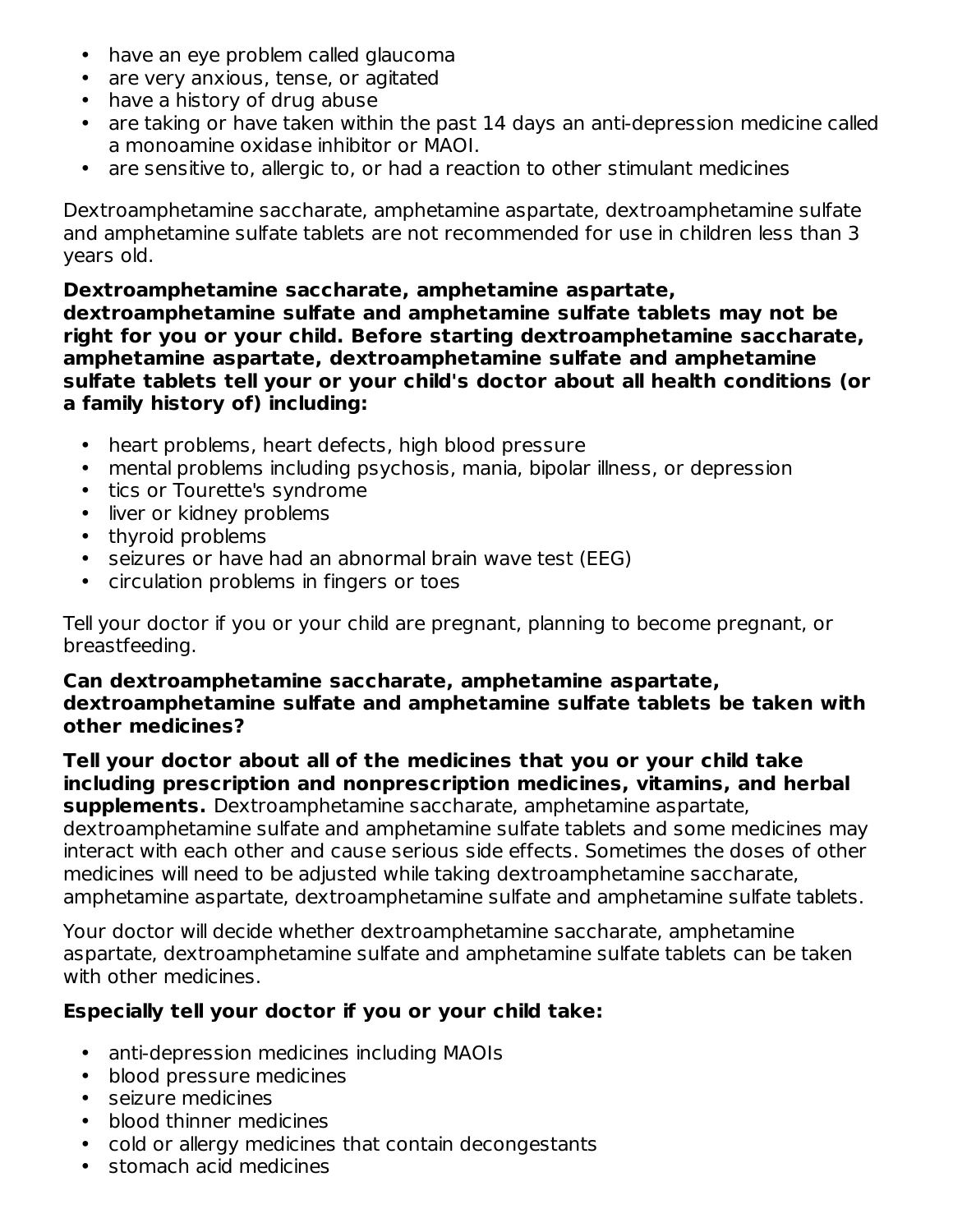Know the medicines that you or your child take. Keep a list of your medicines with you to show your doctor and pharmacist.

**Do not start any new medicine while taking dextroamphetamine saccharate, amphetamine aspartate, dextroamphetamine sulfate and amphetamine sulfate tablets without talking to your doctor first.**

**How should dextroamphetamine saccharate, amphetamine aspartate, dextroamphetamine sulfate and amphetamine sulfate tablets be taken?**

- **Take dextroamphetamine saccharate, amphetamine aspartate, dextroamphetamine sulfate and amphetamine sulfate tablets exactly as prescribed.** Your doctor may adjust the dose until it is right for you or your child.
- Dextroamphetamine saccharate, amphetamine aspartate, dextroamphetamine sulfate and amphetamine sulfate tablets are usually taken two to three times a day. The first dose is usually taken when you first wake in the morning. One or two more doses may be taken during the day, 4 to 6 hours apart.
- Dextroamphetamine saccharate, amphetamine aspartate, dextroamphetamine sulfate and amphetamine sulfate tablets can be taken with or without food.
- From time to time, your doctor may stop dextroamphetamine saccharate, amphetamine aspartate, dextroamphetamine sulfate and amphetamine sulfate tablets treatment for a while to check ADHD symptoms.
- Your doctor may do regular checks of the blood, heart, and blood pressure while taking dextroamphetamine saccharate, amphetamine aspartate, dextroamphetamine sulfate and amphetamine sulfate tablets. Children should have their height and weight checked often while taking dextroamphetamine saccharate, amphetamine aspartate, dextroamphetamine sulfate and amphetamine sulfate tablets. Dextroamphetamine saccharate, amphetamine aspartate, dextroamphetamine sulfate and amphetamine sulfate tablets treatment may be stopped if a problem is found during these check-ups.
- **If you or your child take too much dextroamphetamine saccharate, amphetamine aspartate, dextroamphetamine sulfate and amphetamine sulfate tablets or overdoses, call your doctor or poison control center right away, or get emergency treatment.**

**What are possible side effects of dextroamphetamine saccharate, amphetamine aspartate, dextroamphetamine sulfate and amphetamine sulfate tablets?**

See **"What is the most important information I should know about dextroamphetamine saccharate, amphetamine aspartate, dextroamphetamine sulfate and amphetamine sulfate tablets?"** for information on reported heart and mental problems.

## **Other serious side effects include:**

- slowing of growth (height and weight) in children
- seizures, mainly in patients with a history of seizures
- eyesight changes or blurred vision
- Serotonin syndrome. A potentially life-threatening problem called serotonin syndrome can happen when medicines such as dextroamphetamine saccharate, amphetamine aspartate, dextroamphetamine sulfate and amphetamine sulfate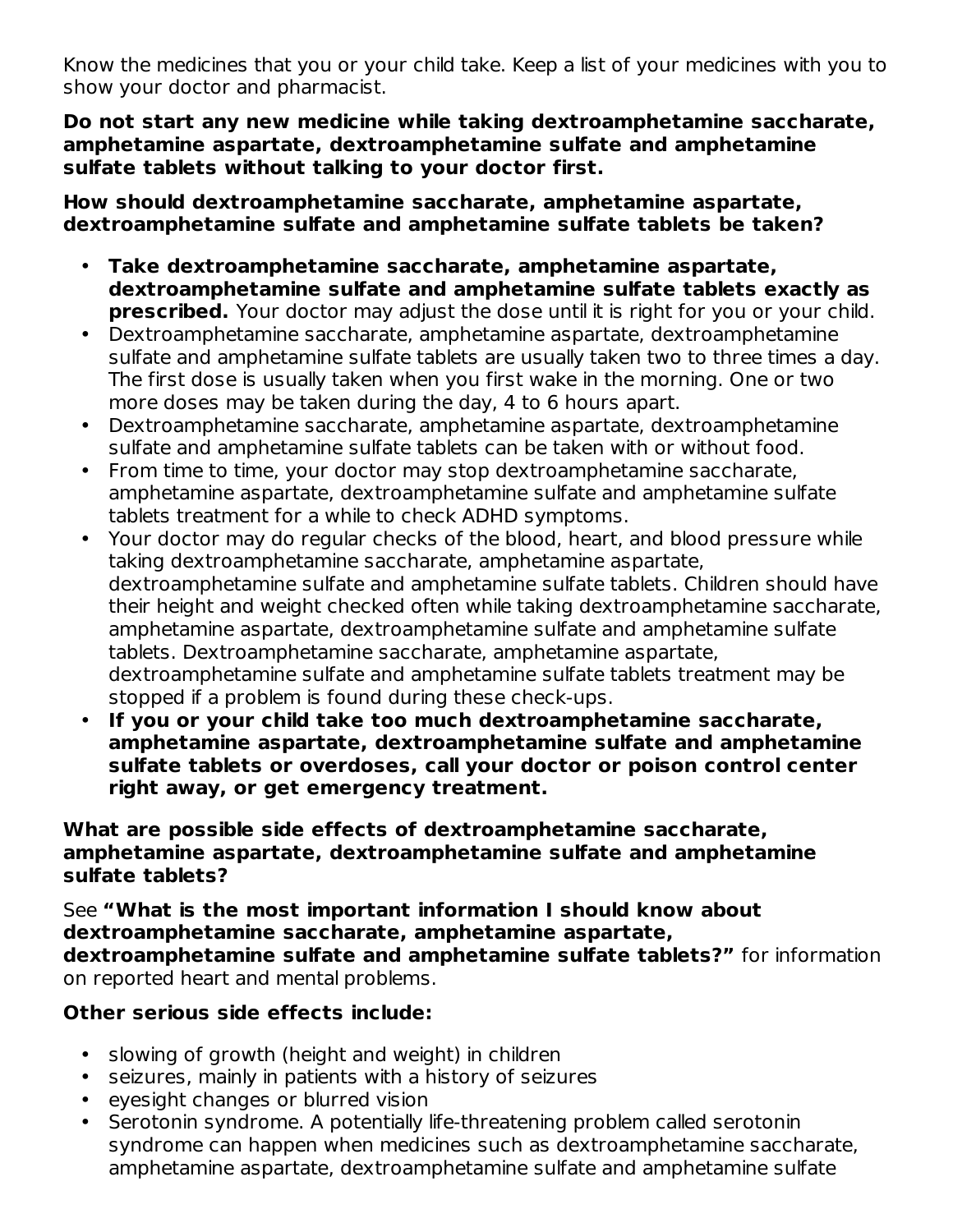tablets are taken with certain other medicines. Symptoms of serotonin syndrome may include:

- agitation, hallucinations, coma or other changes in mental status
- problems controlling your movements or muscle twitching
- fast heartbeat
- high or low blood pressure
- sweating or fever
- nausea or vomiting
- diarrhea
- muscle stiffness or tightness

## **Common side effects include:**

- stomach ache
- decreased appetite
- nervousness

Dextroamphetamine saccharate, amphetamine aspartate, dextroamphetamine sulfate and amphetamine sulfate tablets may affect your or your child's ability to drive or do other dangerous activities.

Talk to your doctor if you or your child have side effects that are bothersome or do not go away.

This is not a complete list of possible side effects. Ask your doctor or pharmacist for more information.

### **Call your doctor for medical advice about side effects. You may report side effects to FDA at 1-800-FDA-1088.**

### **How should I store dextroamphetamine saccharate, amphetamine aspartate, dextroamphetamine sulfate and amphetamine sulfate tablets?**

- Store dextroamphetamine saccharate, amphetamine aspartate, dextroamphetamine sulfate and amphetamine sulfate tablets in a safe place at room temperature, 20° to 25°C (68° to 77°F).
- **Keep dextroamphetamine saccharate, amphetamine aspartate, dextroamphetamine sulfate and amphetamine sulfate tablets and all medicines out of the reach of children.**

### **General information about dextroamphetamine saccharate, amphetamine aspartate, dextroamphetamine sulfate and amphetamine sulfate tablets.**

Medicines are sometimes prescribed for purposes other than those listed in a Medication Guide. Do not use dextroamphetamine saccharate, amphetamine aspartate, dextroamphetamine sulfate and amphetamine sulfate tablets for a condition for which it was not prescribed. Do not give dextroamphetamine saccharate, amphetamine aspartate, dextroamphetamine sulfate and amphetamine sulfate tablets to other people, even if they have the same condition. It may harm them and it is against the law. This Medication Guide summarizes the most important information about dextroamphetamine saccharate, amphetamine aspartate, dextroamphetamine sulfate and amphetamine sulfate tablets. If you would like more information, talk with your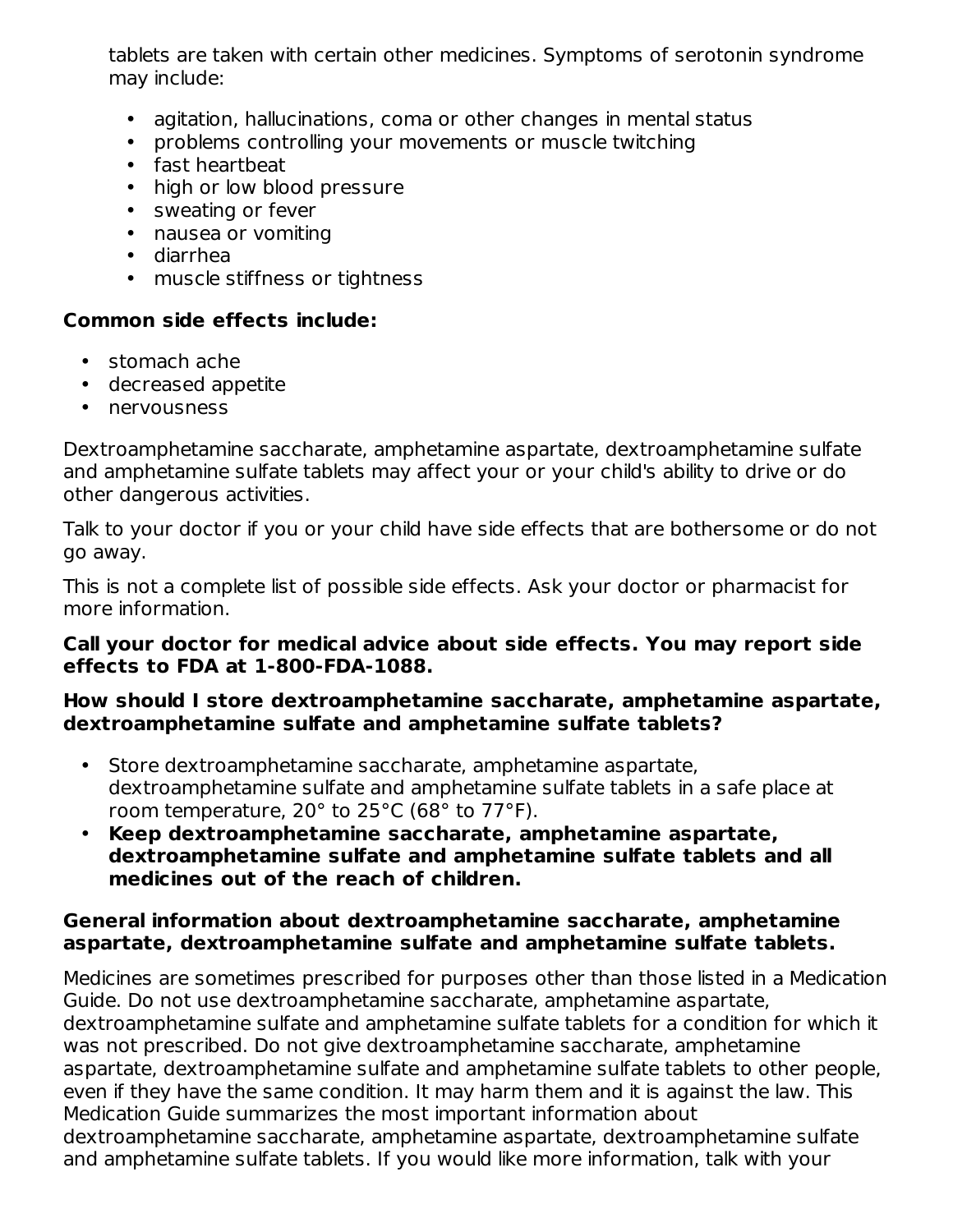doctor. You can ask your doctor or pharmacist for information about dextroamphetamine saccharate, amphetamine aspartate, dextroamphetamine sulfate and amphetamine sulfate tablets that was written for healthcare professionals. For more information about dextroamphetamine saccharate, amphetamine aspartate, dextroamphetamine sulfate and amphetamine sulfate tablets, please contact Sun Pharmaceutical Industries, Inc. at 1-800-406-7984.

#### **What are the ingredients in dextroamphetamine saccharate, amphetamine aspartate, dextroamphetamine sulfate and amphetamine sulfate tablets?**

**Active Ingredients:** dextroamphetamine saccharate, amphetamine aspartate, dextroamphetamine sulfate and amphetamine sulfate.

**Inactive Ingredients:** crospovidone, magnesium stearate, microcrystalline cellulose, povidone, pregelatinized corn starch. The 5 mg, 7.5 mg and 10 mg tablets contain D&C Yellow #10 Aluminum Lake and FD&C Blue #1 Aluminum Lake. The 12.5 mg, 15 mg, 20 mg, and 30 mg tablets contain D&C Yellow #10 Aluminum Lake.

KEEP THIS AND ALL MEDICATIONS OUT OF THE REACH OF CHILDREN.

This Medication Guide has been approved by the U.S. Food and Drug Administration.

Distributed by: Sun Pharmaceutical Industries, Inc. Cranbury, NJ 08512

Rev. 10, May 2017

# **PRINCIPAL DISPLAY PANEL - 5 mg Tablet Bottle Label**



**PRINCIPAL DISPLAY PANEL - 7.5 mg Tablet Bottle Label**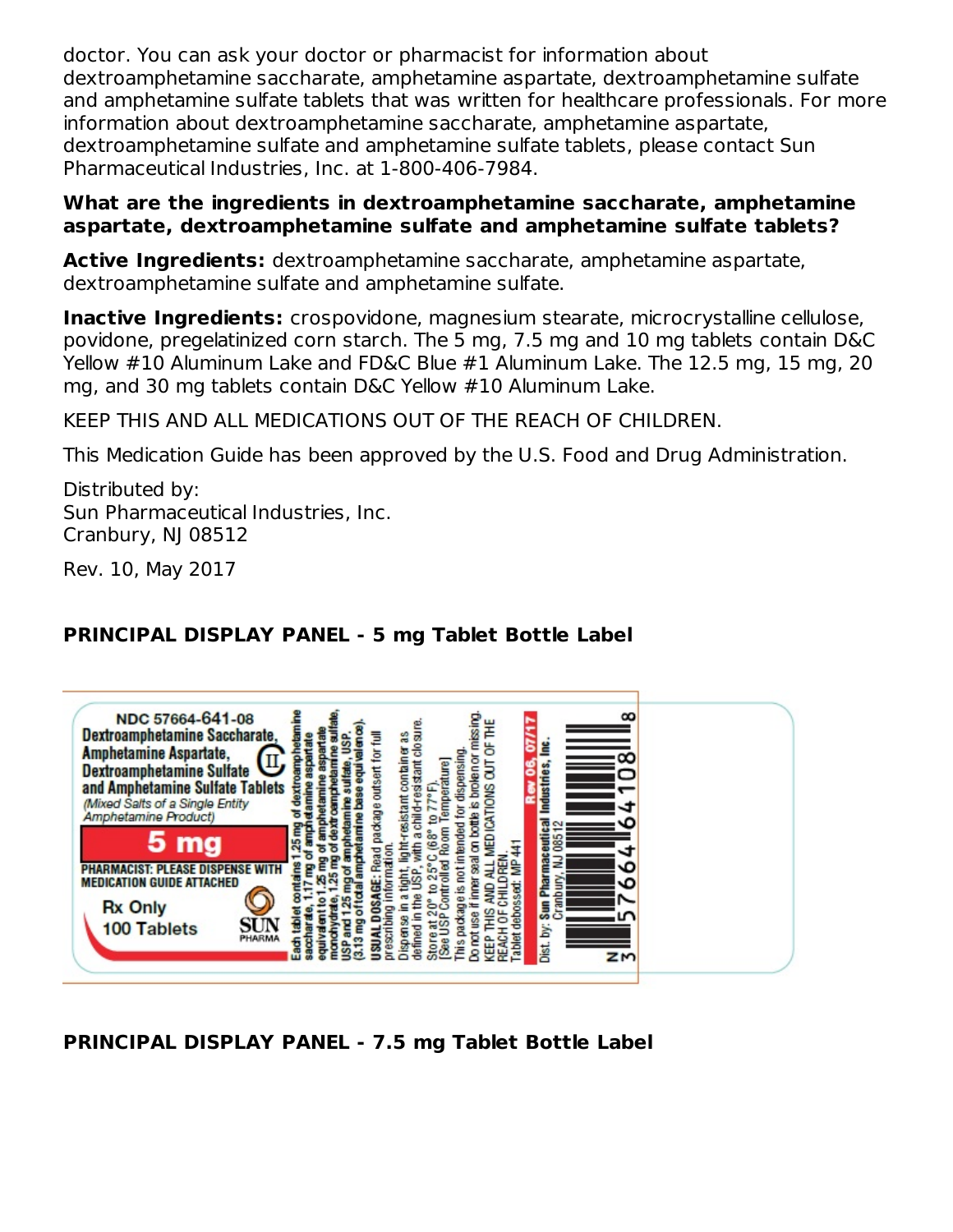

## **PRINCIPAL DISPLAY PANEL - 10 mg Tablet Bottle Label**



**PRINCIPAL DISPLAY PANEL - 12.5 mg Tablet Bottle Label**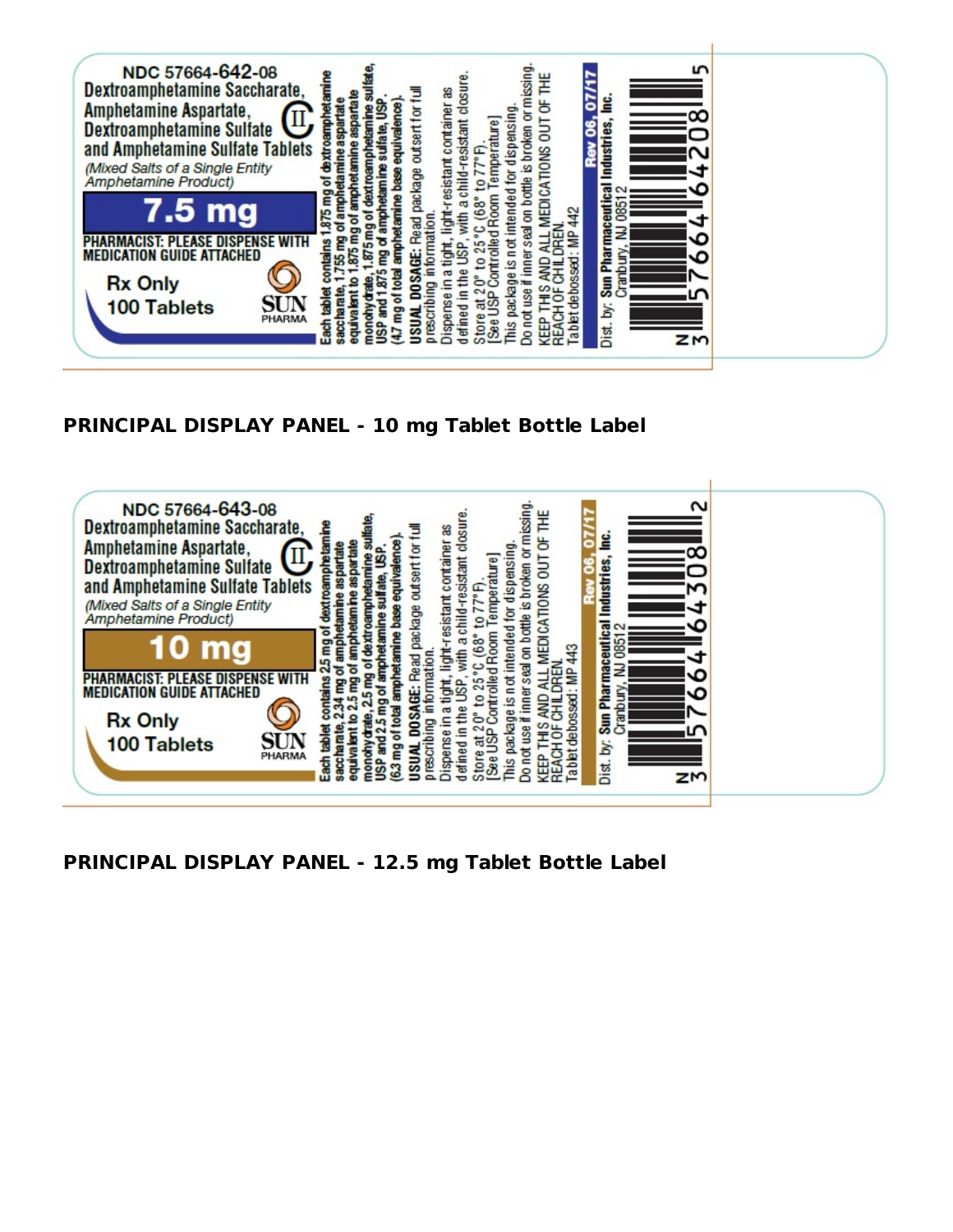

**PRINCIPAL DISPLAY PANEL - 15 mg Tablet Bottle Label**



**PRINCIPAL DISPLAY PANEL - 20 mg Tablet Bottle Label**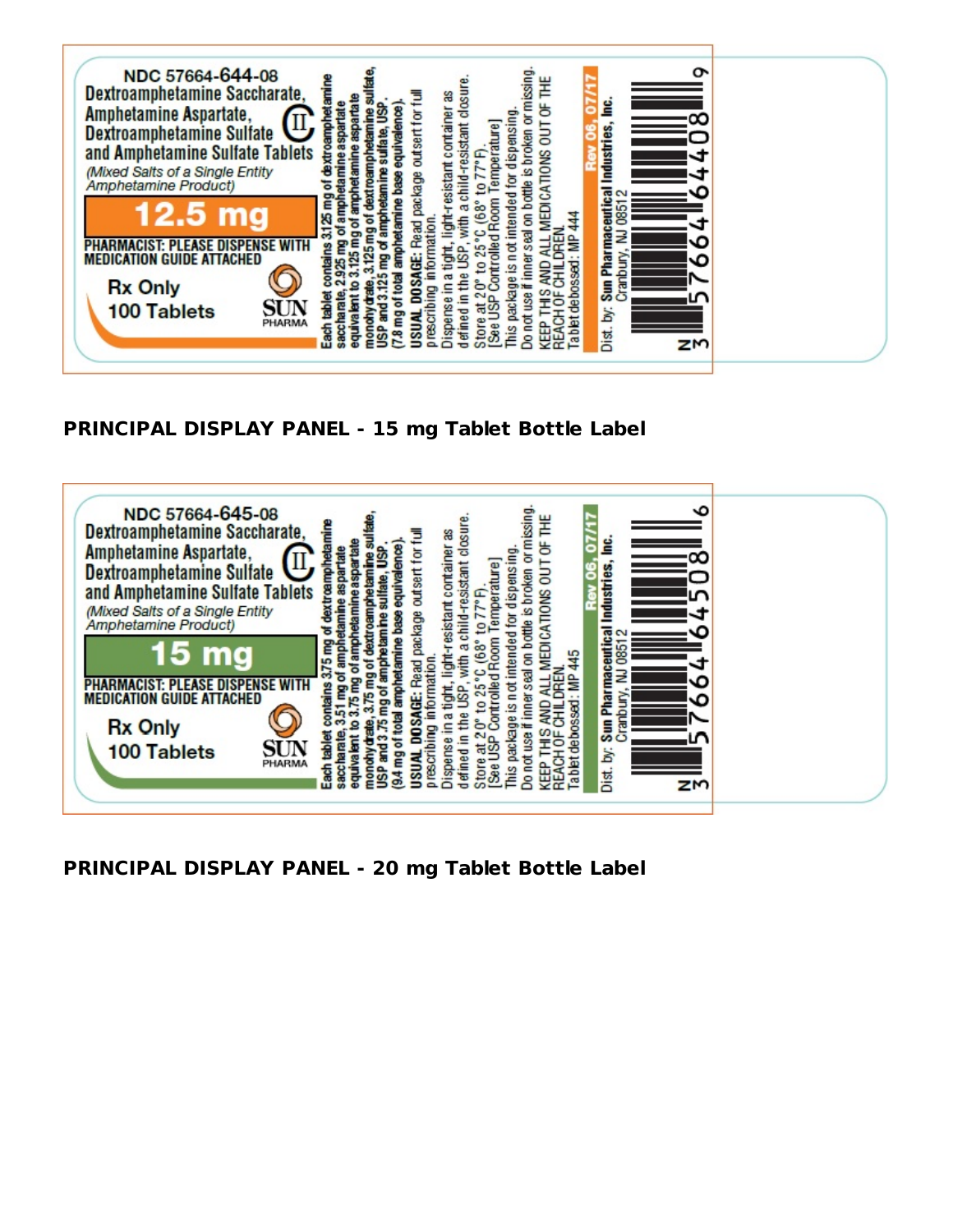

# **PRINCIPAL DISPLAY PANEL - 30 mg Tablet Bottle Label**



# **DEXTROAMPHETAMINE SACCHARATE, AMPHETAMINE ASPARTATE, DEXTROAMPHETAMINE SULFATE, AND AMPHETAMINE SULFATE**

| <b>Product Information</b>             |                         |                           |                          |                 |  |  |
|----------------------------------------|-------------------------|---------------------------|--------------------------|-----------------|--|--|
| <b>Product Type</b>                    | HUMAN PRESCRIPTION DRUG | <b>Item Code (Source)</b> |                          | NDC:57664-641   |  |  |
| ORAI<br><b>Route of Administration</b> |                         | <b>DEA Schedule</b>       |                          | CII             |  |  |
|                                        |                         |                           |                          |                 |  |  |
| <b>Active Ingredient/Active Moiety</b> |                         |                           |                          |                 |  |  |
| <b>Ingredient Name</b>                 |                         |                           | <b>Basis of Strength</b> | <b>Strength</b> |  |  |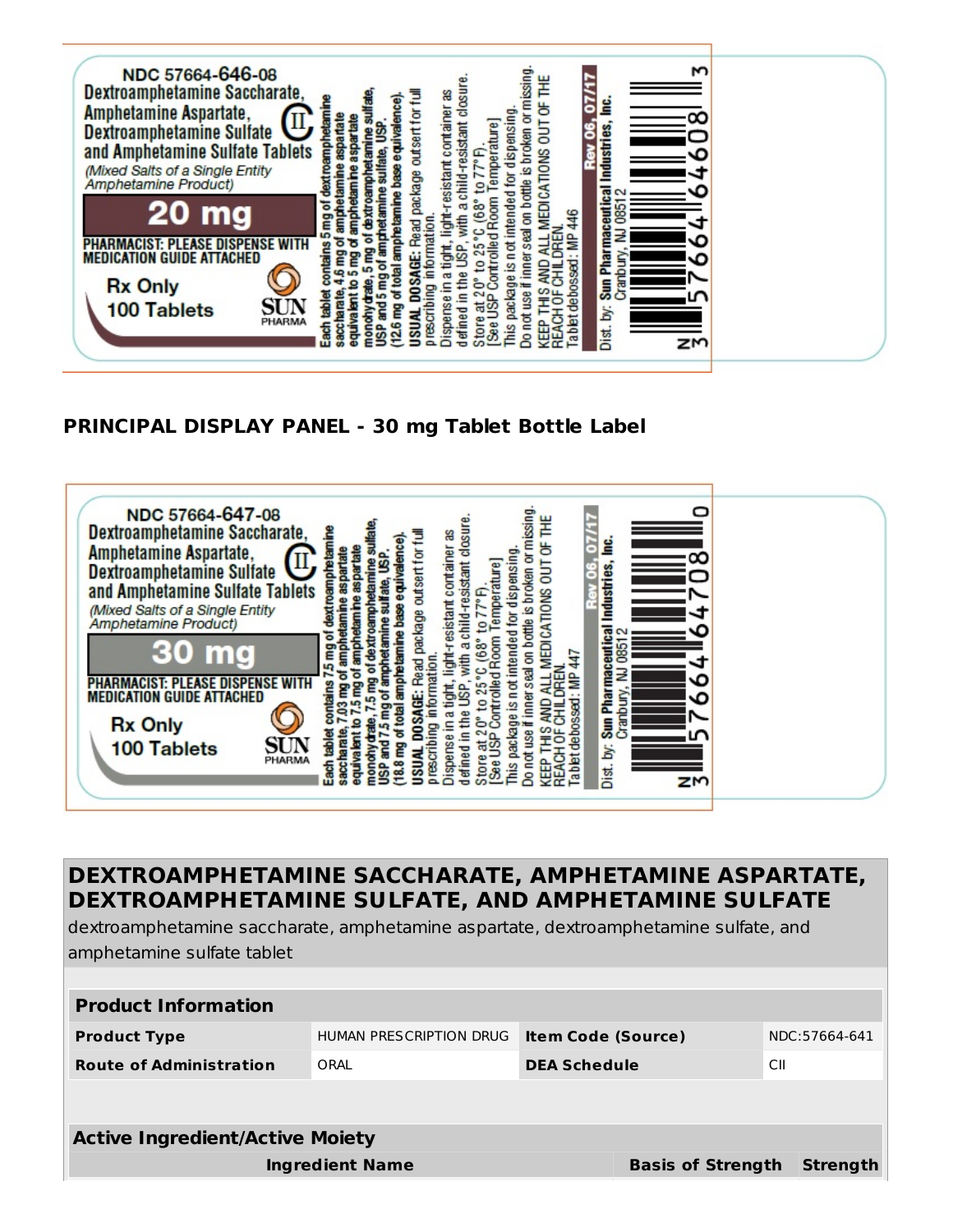| UNII:TZ 47U051FI)                                |                                                                                     | <b>Dextroamphetamine saccharate</b> (UNII: G83415V073) (Dextroamphetamine - Dextroamphetamine |                     | saccharate                            |  |          | $1.25$ mg                           |
|--------------------------------------------------|-------------------------------------------------------------------------------------|-----------------------------------------------------------------------------------------------|---------------------|---------------------------------------|--|----------|-------------------------------------|
| UNII: CK833KGX7E)                                |                                                                                     | Amphetamine aspartate (UNII: H527KAP6L5) (Amphetamine -                                       |                     | Amphetamine aspartate                 |  |          | $1.25$ mg                           |
| UNII:TZ 47U051FI)                                |                                                                                     | Dextroamphetamine sulfate (UNII: JJ7680327N) (Dextroamphetamine -                             |                     | Dextroamphetamine<br>sulfate          |  |          | $1.25$ mg                           |
| UNII: CK833KGX7E)                                |                                                                                     | Amphetamine sulfate (UNII: 6DPV8NK46S) (Amphetamine -                                         |                     | Amphetamine sulfate                   |  |          | $1.25$ mg                           |
|                                                  |                                                                                     |                                                                                               |                     |                                       |  |          |                                     |
| <b>Inactive Ingredients</b>                      |                                                                                     |                                                                                               |                     |                                       |  |          |                                     |
| <b>Ingredient Name</b>                           |                                                                                     |                                                                                               |                     |                                       |  |          | <b>Strength</b>                     |
| CROSPOVIDONE (15 MPA.S AT 5%) (UNII: 68401960MK) |                                                                                     |                                                                                               |                     |                                       |  |          |                                     |
| magnesium stearate (UNII: 70097M6I30)            |                                                                                     |                                                                                               |                     |                                       |  |          |                                     |
|                                                  |                                                                                     | MICROCRYSTALLINE CELLULOSE (UNII: OP1R32D61U)                                                 |                     |                                       |  |          |                                     |
| POVIDONE, UNSPECIFIED (UNII: FZ989GH94E)         |                                                                                     |                                                                                               |                     |                                       |  |          |                                     |
| starch, corn (UNII: O8232NY3SJ)                  |                                                                                     |                                                                                               |                     |                                       |  |          |                                     |
| D&C YELLOW NO. 10 (UNII: 35SW5USQ3G)             |                                                                                     |                                                                                               |                     |                                       |  |          |                                     |
| FD&C BLUE NO. 1 (UNII: H3R47K3TBD)               |                                                                                     |                                                                                               |                     |                                       |  |          |                                     |
|                                                  |                                                                                     |                                                                                               |                     |                                       |  |          |                                     |
| <b>Product Characteristics</b>                   |                                                                                     |                                                                                               |                     |                                       |  |          |                                     |
| Color                                            |                                                                                     | <b>GREEN</b>                                                                                  | <b>Score</b>        |                                       |  | 4 pieces |                                     |
| <b>Shape</b>                                     |                                                                                     | <b>ROUND</b>                                                                                  | <b>Size</b>         |                                       |  | 6mm      |                                     |
| <b>Flavor</b>                                    |                                                                                     |                                                                                               | <b>Imprint Code</b> |                                       |  | MP;441   |                                     |
| <b>Contains</b>                                  |                                                                                     |                                                                                               |                     |                                       |  |          |                                     |
|                                                  |                                                                                     |                                                                                               |                     |                                       |  |          |                                     |
| <b>Packaging</b>                                 |                                                                                     |                                                                                               |                     |                                       |  |          |                                     |
| <b>Item Code</b><br>#                            |                                                                                     | <b>Package Description</b>                                                                    |                     | <b>Marketing Start</b><br><b>Date</b> |  |          | <b>Marketing End</b><br><b>Date</b> |
| $1$ NDC: 57664-<br>641-08                        | 100 in 1 BOTTLE, PLASTIC; Type 0: Not a<br>09/09/2003<br><b>Combination Product</b> |                                                                                               |                     |                                       |  |          |                                     |
|                                                  |                                                                                     |                                                                                               |                     |                                       |  |          |                                     |
|                                                  | <b>Marketing Information</b>                                                        |                                                                                               |                     |                                       |  |          |                                     |
| <b>Marketing</b><br>Category                     |                                                                                     | <b>Application Number or Monograph</b><br><b>Citation</b>                                     |                     | <b>Marketing Start</b><br>Date        |  |          | <b>Marketing End</b><br>Date        |
| <b>ANDA</b>                                      | ANDA040480                                                                          |                                                                                               |                     | 09/09/2003                            |  |          |                                     |
|                                                  |                                                                                     |                                                                                               |                     |                                       |  |          |                                     |

| <b>Product Information</b>     |                         |                           |               |  |  |  |
|--------------------------------|-------------------------|---------------------------|---------------|--|--|--|
| <b>Product Type</b>            | HUMAN PRESCRIPTION DRUG | <b>Item Code (Source)</b> | NDC:57664-642 |  |  |  |
| <b>Route of Administration</b> | ORAL                    | <b>DEA Schedule</b>       | CII           |  |  |  |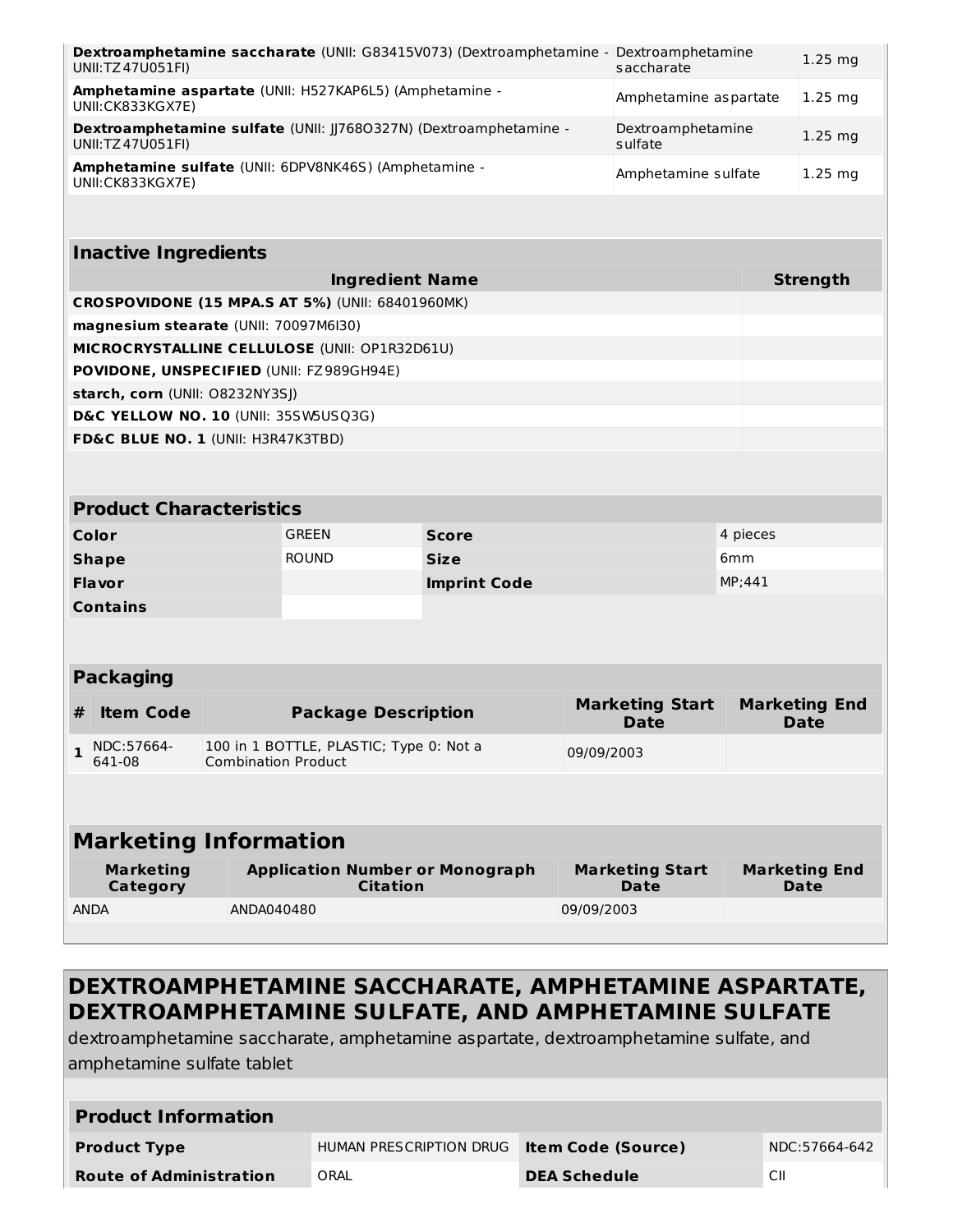| <b>Active Ingredient/Active Moiety</b>                                                   |                                 |                 |  |  |  |  |  |
|------------------------------------------------------------------------------------------|---------------------------------|-----------------|--|--|--|--|--|
| <b>Ingredient Name</b>                                                                   | <b>Basis of Strength</b>        | <b>Strength</b> |  |  |  |  |  |
| Dextroamphetamine saccharate (UNII: G83415V073) (Dextroamphetamine -<br>UNII:TZ47U051FI) | Dextroamphetamine<br>saccharate | 1.875 mg        |  |  |  |  |  |
| Amphetamine aspartate (UNII: H527KAP6L5) (Amphetamine -<br>UNII:CK833KGX7E)              | Amphetamine as partate          | 1.875 mg        |  |  |  |  |  |
| Dextroamphetamine sulfate (UNII: JJ7680327N) (Dextroamphetamine -<br>UNII:TZ47U051FI)    | Dextroamphetamine<br>sulfate    | 1.875 mg        |  |  |  |  |  |
| Amphetamine sulfate (UNII: 6DPV8NK46S) (Amphetamine -<br>UNII: CK833KGX7E)               | Amphetamine sulfate             | 1.875 mg        |  |  |  |  |  |

| <b>Inactive Ingredients</b>                             |                 |
|---------------------------------------------------------|-----------------|
| <b>Ingredient Name</b>                                  | <b>Strength</b> |
| <b>CROSPOVIDONE (15 MPA.S AT 5%) (UNII: 68401960MK)</b> |                 |
| magnesium stearate (UNII: 70097M6I30)                   |                 |
| MICROCRYSTALLINE CELLULOSE (UNII: OP1R32D61U)           |                 |
| <b>POVIDONE, UNSPECIFIED (UNII: FZ989GH94E)</b>         |                 |
| starch, corn (UNII: 08232NY3SJ)                         |                 |
| D&C YELLOW NO. 10 (UNII: 35SW5USQ3G)                    |                 |
| <b>FD&amp;C BLUE NO. 1 (UNII: H3R47K3TBD)</b>           |                 |
|                                                         |                 |

| <b>Product Characteristics</b> |              |                     |                  |  |  |  |
|--------------------------------|--------------|---------------------|------------------|--|--|--|
| Color                          | <b>GREEN</b> | <b>Score</b>        | 4 pieces         |  |  |  |
| <b>Shape</b>                   | OVAL         | <b>Size</b>         | 10 <sub>mm</sub> |  |  |  |
| <b>Flavor</b>                  |              | <b>Imprint Code</b> | MP:442           |  |  |  |
| <b>Contains</b>                |              |                     |                  |  |  |  |

| <b>Packaging</b>     |                                                                       |                                |                              |  |  |  |  |
|----------------------|-----------------------------------------------------------------------|--------------------------------|------------------------------|--|--|--|--|
| <b>Item Code</b>     | <b>Package Description</b>                                            | <b>Marketing Start</b><br>Date | <b>Marketing End</b><br>Date |  |  |  |  |
| NDC:57664-<br>642-08 | 100 in 1 BOTTLE, PLASTIC; Type 0: Not a<br><b>Combination Product</b> | 09/09/2003                     |                              |  |  |  |  |
|                      |                                                                       |                                |                              |  |  |  |  |
|                      | Markating Information                                                 |                                |                              |  |  |  |  |

| <b>Marketing Information</b> |                                                           |                                |                              |  |  |  |
|------------------------------|-----------------------------------------------------------|--------------------------------|------------------------------|--|--|--|
| <b>Marketing</b><br>Category | <b>Application Number or Monograph</b><br><b>Citation</b> | <b>Marketing Start</b><br>Date | <b>Marketing End</b><br>Date |  |  |  |
| <b>ANDA</b>                  | ANDA040480                                                | 09/09/2003                     |                              |  |  |  |
|                              |                                                           |                                |                              |  |  |  |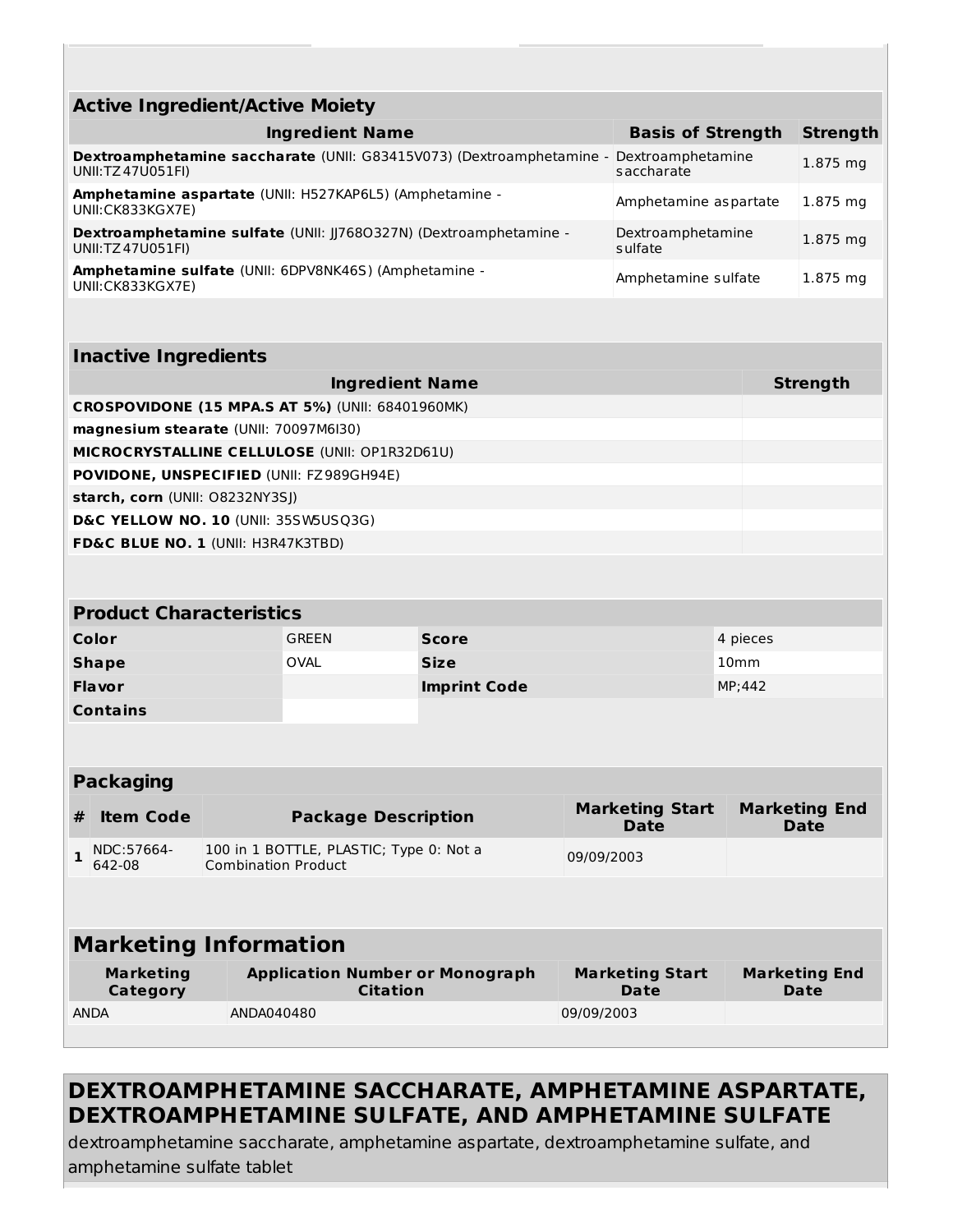| <b>Product Information</b>                                                                                                  |                                                                                        |                                                                   |                     |                           |                                       |                   |                                     |  |
|-----------------------------------------------------------------------------------------------------------------------------|----------------------------------------------------------------------------------------|-------------------------------------------------------------------|---------------------|---------------------------|---------------------------------------|-------------------|-------------------------------------|--|
| <b>Product Type</b>                                                                                                         |                                                                                        | HUMAN PRESCRIPTION DRUG                                           |                     | <b>Item Code (Source)</b> |                                       |                   | NDC:57664-643                       |  |
| <b>Route of Administration</b>                                                                                              |                                                                                        | ORAL                                                              |                     | <b>DEA Schedule</b>       |                                       | CII               |                                     |  |
|                                                                                                                             |                                                                                        |                                                                   |                     |                           |                                       |                   |                                     |  |
| <b>Active Ingredient/Active Moiety</b>                                                                                      |                                                                                        |                                                                   |                     |                           |                                       |                   |                                     |  |
|                                                                                                                             |                                                                                        | <b>Ingredient Name</b>                                            |                     |                           | <b>Basis of Strength</b>              |                   | <b>Strength</b>                     |  |
| Dextroamphetamine saccharate (UNII: G83415V073) (Dextroamphetamine -<br>Dextroamphetamine<br>saccharate<br>UNII:TZ47U051FI) |                                                                                        |                                                                   |                     |                           |                                       | 2.5 <sub>mg</sub> |                                     |  |
| Amphetamine aspartate (UNII: H527KAP6L5) (Amphetamine -<br>Amphetamine aspartate<br>UNII: CK833KGX7E)                       |                                                                                        |                                                                   |                     |                           |                                       | 2.5 <sub>mg</sub> |                                     |  |
| UNII:TZ47U051FI)                                                                                                            |                                                                                        | Dextroamphetamine sulfate (UNII: JJ7680327N) (Dextroamphetamine - |                     |                           | Dextroamphetamine<br>sulfate          |                   | 2.5 <sub>mg</sub>                   |  |
| UNII:CK833KGX7E)                                                                                                            |                                                                                        | Amphetamine sulfate (UNII: 6DPV8NK46S) (Amphetamine -             |                     |                           | Amphetamine sulfate                   |                   | 2.5 <sub>mg</sub>                   |  |
|                                                                                                                             |                                                                                        |                                                                   |                     |                           |                                       |                   |                                     |  |
| <b>Inactive Ingredients</b>                                                                                                 |                                                                                        |                                                                   |                     |                           |                                       |                   |                                     |  |
|                                                                                                                             |                                                                                        | <b>Ingredient Name</b>                                            |                     |                           |                                       |                   | <b>Strength</b>                     |  |
|                                                                                                                             |                                                                                        | <b>CROSPOVIDONE (15 MPA.S AT 5%) (UNII: 68401960MK)</b>           |                     |                           |                                       |                   |                                     |  |
|                                                                                                                             | magnesium stearate (UNII: 70097M6I30)<br>MICROCRYSTALLINE CELLULOSE (UNII: OP1R32D61U) |                                                                   |                     |                           |                                       |                   |                                     |  |
| POVIDONE, UNSPECIFIED (UNII: FZ989GH94E)                                                                                    |                                                                                        |                                                                   |                     |                           |                                       |                   |                                     |  |
| starch, corn (UNII: O8232NY3SJ)                                                                                             |                                                                                        |                                                                   |                     |                           |                                       |                   |                                     |  |
| D&C YELLOW NO. 10 (UNII: 35SW5USQ3G)                                                                                        |                                                                                        |                                                                   |                     |                           |                                       |                   |                                     |  |
| FD&C BLUE NO. 1 (UNII: H3R47K3TBD)                                                                                          |                                                                                        |                                                                   |                     |                           |                                       |                   |                                     |  |
|                                                                                                                             |                                                                                        |                                                                   |                     |                           |                                       |                   |                                     |  |
| <b>Product Characteristics</b>                                                                                              |                                                                                        |                                                                   |                     |                           |                                       |                   |                                     |  |
| Color                                                                                                                       |                                                                                        | GREEN                                                             | Score               |                           |                                       | 4 pieces          |                                     |  |
| <b>Shape</b>                                                                                                                |                                                                                        | <b>ROUND</b>                                                      | <b>Size</b>         |                           |                                       | 9 <sub>mm</sub>   |                                     |  |
| <b>Flavor</b>                                                                                                               |                                                                                        |                                                                   | <b>Imprint Code</b> |                           |                                       | MP;443            |                                     |  |
| <b>Contains</b>                                                                                                             |                                                                                        |                                                                   |                     |                           |                                       |                   |                                     |  |
|                                                                                                                             |                                                                                        |                                                                   |                     |                           |                                       |                   |                                     |  |
| <b>Packaging</b>                                                                                                            |                                                                                        |                                                                   |                     |                           |                                       |                   |                                     |  |
| <b>Item Code</b><br>#                                                                                                       |                                                                                        | <b>Package Description</b>                                        |                     |                           | <b>Marketing Start</b><br><b>Date</b> |                   | <b>Marketing End</b><br><b>Date</b> |  |
| NDC:57664-<br>$\mathbf{1}$<br>643-08                                                                                        | 100 in 1 BOTTLE, PLASTIC; Type 0: Not a<br>09/09/2003<br><b>Combination Product</b>    |                                                                   |                     |                           |                                       |                   |                                     |  |
|                                                                                                                             |                                                                                        |                                                                   |                     |                           |                                       |                   |                                     |  |
|                                                                                                                             | <b>Marketing Information</b>                                                           |                                                                   |                     |                           |                                       |                   |                                     |  |
| <b>Marketing</b><br>Category                                                                                                |                                                                                        | <b>Application Number or Monograph</b><br><b>Citation</b>         |                     |                           | <b>Marketing Start</b><br><b>Date</b> |                   | <b>Marketing End</b><br><b>Date</b> |  |
| <b>ANDA</b>                                                                                                                 | ANDA040480                                                                             |                                                                   |                     | 09/09/2003                |                                       |                   |                                     |  |
|                                                                                                                             |                                                                                        |                                                                   |                     |                           |                                       |                   |                                     |  |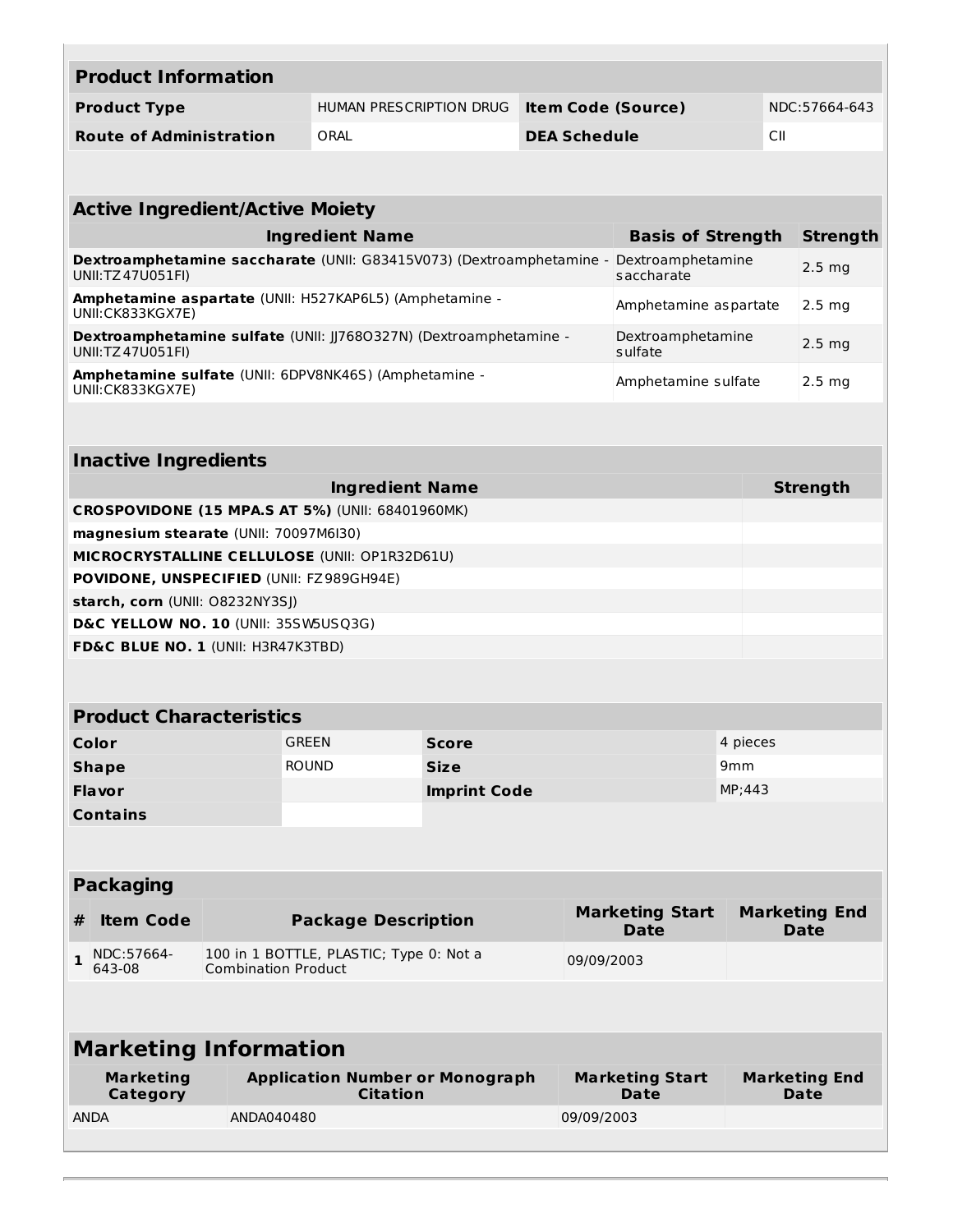| <b>Product Information</b>                                                                                                  |                                                                                     |                                                           |                           |                                       |                 |                                     |  |
|-----------------------------------------------------------------------------------------------------------------------------|-------------------------------------------------------------------------------------|-----------------------------------------------------------|---------------------------|---------------------------------------|-----------------|-------------------------------------|--|
| <b>Product Type</b>                                                                                                         |                                                                                     | HUMAN PRESCRIPTION DRUG                                   | <b>Item Code (Source)</b> |                                       |                 | NDC:57664-644                       |  |
| <b>Route of Administration</b>                                                                                              | ORAL                                                                                |                                                           | <b>DEA Schedule</b>       |                                       | CII             |                                     |  |
|                                                                                                                             |                                                                                     |                                                           |                           |                                       |                 |                                     |  |
| <b>Active Ingredient/Active Moiety</b>                                                                                      |                                                                                     |                                                           |                           |                                       |                 |                                     |  |
|                                                                                                                             | <b>Ingredient Name</b>                                                              |                                                           |                           | <b>Basis of Strength</b>              |                 | <b>Strength</b>                     |  |
| Dextroamphetamine saccharate (UNII: G83415V073) (Dextroamphetamine -<br>Dextroamphetamine<br>UNII:TZ47U051FI)<br>saccharate |                                                                                     |                                                           |                           |                                       |                 | 3.125 mg                            |  |
| Amphetamine aspartate (UNII: H527KAP6L5) (Amphetamine -<br>UNII: CK833KGX7E)                                                |                                                                                     |                                                           |                           | Amphetamine aspartate                 |                 | 3.125 mg                            |  |
| Dextroamphetamine sulfate (UNII: JJ7680327N) (Dextroamphetamine -<br>UNII:TZ47U051FI)                                       |                                                                                     |                                                           |                           | Dextroamphetamine<br>sulfate          |                 | 3.125 mg                            |  |
| Amphetamine sulfate (UNII: 6DPV8NK46S) (Amphetamine -<br>UNII: CK833KGX7E)                                                  |                                                                                     |                                                           |                           | Amphetamine sulfate                   |                 | 3.125 mg                            |  |
|                                                                                                                             |                                                                                     |                                                           |                           |                                       |                 |                                     |  |
| <b>Inactive Ingredients</b>                                                                                                 |                                                                                     |                                                           |                           |                                       |                 |                                     |  |
| <b>Strength</b><br><b>Ingredient Name</b>                                                                                   |                                                                                     |                                                           |                           |                                       |                 |                                     |  |
| <b>CROSPOVIDONE (15 MPA.S AT 5%) (UNII: 68401960MK)</b>                                                                     |                                                                                     |                                                           |                           |                                       |                 |                                     |  |
| magnesium stearate (UNII: 70097M6I30)                                                                                       |                                                                                     |                                                           |                           |                                       |                 |                                     |  |
| MICROCRYSTALLINE CELLULOSE (UNII: OP1R32D61U)                                                                               |                                                                                     |                                                           |                           |                                       |                 |                                     |  |
| POVIDONE, UNSPECIFIED (UNII: FZ989GH94E)                                                                                    |                                                                                     |                                                           |                           |                                       |                 |                                     |  |
| starch, corn (UNII: O8232NY3SJ)                                                                                             |                                                                                     |                                                           |                           |                                       |                 |                                     |  |
| D&C YELLOW NO. 10 (UNII: 35SW5USQ3G)                                                                                        |                                                                                     |                                                           |                           |                                       |                 |                                     |  |
|                                                                                                                             |                                                                                     |                                                           |                           |                                       |                 |                                     |  |
| <b>Product Characteristics</b>                                                                                              |                                                                                     |                                                           |                           |                                       |                 |                                     |  |
| Color                                                                                                                       | <b>YELLOW</b>                                                                       | <b>Score</b>                                              |                           |                                       | 4 pieces        |                                     |  |
| <b>Shape</b>                                                                                                                | <b>ROUND</b>                                                                        | <b>Size</b>                                               |                           |                                       | 7 <sub>mm</sub> |                                     |  |
| <b>Flavor</b>                                                                                                               |                                                                                     | <b>Imprint Code</b>                                       |                           |                                       | MP;444          |                                     |  |
| <b>Contains</b>                                                                                                             |                                                                                     |                                                           |                           |                                       |                 |                                     |  |
|                                                                                                                             |                                                                                     |                                                           |                           |                                       |                 |                                     |  |
| <b>Packaging</b>                                                                                                            |                                                                                     |                                                           |                           |                                       |                 |                                     |  |
| <b>Item Code</b><br>#                                                                                                       |                                                                                     | <b>Package Description</b>                                |                           | <b>Marketing Start</b><br><b>Date</b> |                 | <b>Marketing End</b><br><b>Date</b> |  |
| NDC:57664-<br>$\mathbf{1}$<br>644-08                                                                                        | 100 in 1 BOTTLE, PLASTIC; Type 0: Not a<br>09/09/2003<br><b>Combination Product</b> |                                                           |                           |                                       |                 |                                     |  |
|                                                                                                                             |                                                                                     |                                                           |                           |                                       |                 |                                     |  |
| <b>Marketing Information</b>                                                                                                |                                                                                     |                                                           |                           |                                       |                 |                                     |  |
| <b>Marketing</b><br>Category                                                                                                |                                                                                     | <b>Application Number or Monograph</b><br><b>Citation</b> |                           | <b>Marketing Start</b><br><b>Date</b> |                 | <b>Marketing End</b><br><b>Date</b> |  |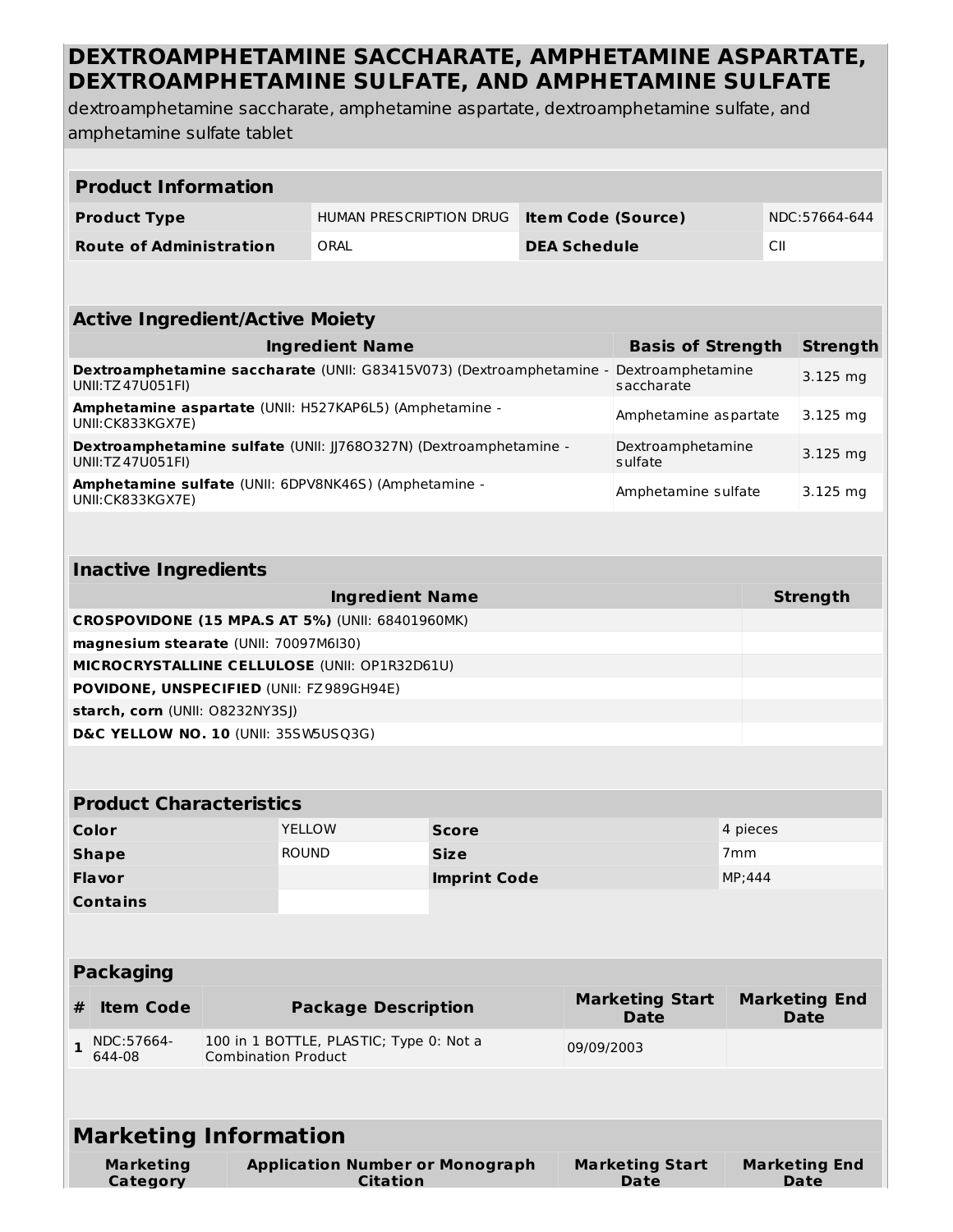**Category Citation Date Date**

dextroamphetamine saccharate, amphetamine aspartate, dextroamphetamine sulfate, and amphetamine sulfate tablet

| <b>Product Information</b>     |                         |                           |               |  |
|--------------------------------|-------------------------|---------------------------|---------------|--|
| <b>Product Type</b>            | HUMAN PRESCRIPTION DRUG | <b>Item Code (Source)</b> | NDC:57664-645 |  |
| <b>Route of Administration</b> | ORAL                    | <b>DEA Schedule</b>       | CII           |  |

| <b>Active Ingredient/Active Moiety</b>                                                   |                                 |                 |  |
|------------------------------------------------------------------------------------------|---------------------------------|-----------------|--|
| <b>Ingredient Name</b>                                                                   | <b>Basis of Strength</b>        | <b>Strength</b> |  |
| Dextroamphetamine saccharate (UNII: G83415V073) (Dextroamphetamine -<br>UNII:TZ47U051FI) | Dextroamphetamine<br>saccharate | 3.75 mg         |  |
| Amphetamine aspartate (UNII: H527KAP6L5) (Amphetamine -<br>UNII: CK833KGX7E)             | Amphetamine as partate          | 3.75 mg         |  |
| Dextroamphetamine sulfate (UNII: JJ7680327N) (Dextroamphetamine -<br>UNII:TZ47U051FI)    | Dextroamphetamine<br>sulfate    | 3.75 mg         |  |
| Amphetamine sulfate (UNII: 6DPV8NK46S) (Amphetamine -<br>UNII:CK833KGX7E)                | Amphetamine sulfate             | 3.75 mg         |  |

#### **Inactive Ingredients**

| <b>Ingredient Name</b>                               | <b>Strength</b> |
|------------------------------------------------------|-----------------|
| CROSPOVIDONE (15 MPA.S AT 5%) (UNII: 68401960MK)     |                 |
| magnesium stearate (UNII: 70097M6I30)                |                 |
| <b>MICROCRYSTALLINE CELLULOSE (UNII: OP1R32D61U)</b> |                 |
| <b>POVIDONE, UNSPECIFIED (UNII: FZ989GH94E)</b>      |                 |
| starch, corn (UNII: 08232NY3SI)                      |                 |
| D&C YELLOW NO. 10 (UNII: 35SW5USQ3G)                 |                 |

#### **Product Characteristics**

| Color           | <b>YELLOW</b> | <b>Score</b>        | 4 pieces         |
|-----------------|---------------|---------------------|------------------|
| <b>Shape</b>    | OVAL          | <b>Size</b>         | 10 <sub>mm</sub> |
| <b>Flavor</b>   |               | <b>Imprint Code</b> | MP;445           |
| <b>Contains</b> |               |                     |                  |

|   | <b>Packaging</b>     |                                                                |                                |                                     |  |  |
|---|----------------------|----------------------------------------------------------------|--------------------------------|-------------------------------------|--|--|
| # | <b>Item Code</b>     | <b>Package Description</b>                                     | <b>Marketing Start</b><br>Date | <b>Marketing End</b><br><b>Date</b> |  |  |
|   | NDC:57664-<br>645-08 | 100 in 1 BOTTLE, PLASTIC; Type 0: Not a<br>Combination Product | 09/09/2003                     |                                     |  |  |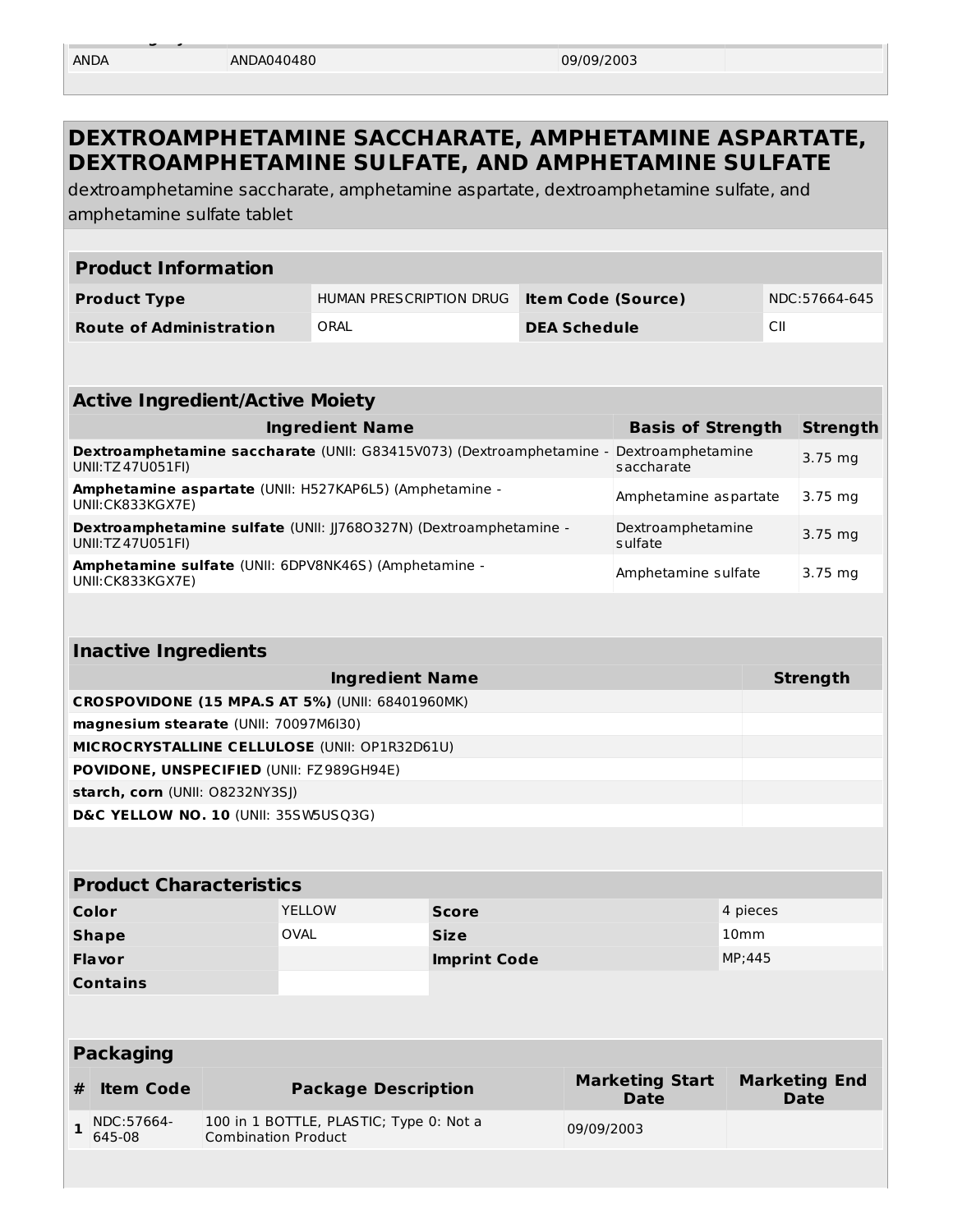# **Marketing Information**

**Marketing Category**

**Application Number or Monograph Citation**

**Marketing Start Date**

ANDA ANDA040480 09/09/2003

## **DEXTROAMPHETAMINE SACCHARATE, AMPHETAMINE ASPARTATE, DEXTROAMPHETAMINE SULFATE, AND AMPHETAMINE SULFATE**

dextroamphetamine saccharate, amphetamine aspartate, dextroamphetamine sulfate, and amphetamine sulfate tablet

## **Product Information**

| <b>Product Type</b>            | <b>HUMAN PRESCRIPTION DRUG</b> | Item Code (Source) | NDC:57664-646 |
|--------------------------------|--------------------------------|--------------------|---------------|
| <b>Route of Administration</b> | ORAL                           | DEA Schedule       | CII           |

| <b>Active Ingredient/Active Moiety</b>                                                   |                                 |                 |  |
|------------------------------------------------------------------------------------------|---------------------------------|-----------------|--|
| <b>Ingredient Name</b>                                                                   | <b>Basis of Strength</b>        | <b>Strength</b> |  |
| Dextroamphetamine saccharate (UNII: G83415V073) (Dextroamphetamine -<br>UNII:TZ47U051FI) | Dextroamphetamine<br>saccharate | 5 <sub>mg</sub> |  |
| Amphetamine aspartate (UNII: H527KAP6L5) (Amphetamine -<br>UNII: CK833KGX7E)             | Amphetamine as partate          | 5 <sub>mg</sub> |  |
| Dextroamphetamine sulfate (UNII: JJ7680327N) (Dextroamphetamine -<br>UNII:TZ47U051FI)    | Dextroamphetamine<br>sulfate    | 5 <sub>mg</sub> |  |
| Amphetamine sulfate (UNII: 6DPV8NK46S) (Amphetamine -<br>UNII: CK833KGX7E)               | Amphetamine sulfate             | 5 <sub>mg</sub> |  |

#### **Inactive Ingredients**

| <b>Ingredient Name</b>                                  | <b>Strength</b> |
|---------------------------------------------------------|-----------------|
| <b>CROSPOVIDONE (15 MPA.S AT 5%) (UNII: 68401960MK)</b> |                 |
| magnesium stearate (UNII: 70097M6I30)                   |                 |
| <b>MICROCRYSTALLINE CELLULOSE (UNII: OP1R32D61U)</b>    |                 |
| <b>POVIDONE, UNSPECIFIED (UNII: FZ989GH94E)</b>         |                 |
| starch, corn (UNII: 08232NY3SI)                         |                 |
| D&C YELLOW NO. 10 (UNII: 35SW5USQ3G)                    |                 |

| <b>Product Characteristics</b> |                            |                     |                                |                                     |  |
|--------------------------------|----------------------------|---------------------|--------------------------------|-------------------------------------|--|
| Color                          | <b>YELLOW</b>              | <b>Score</b>        |                                | 4 pieces                            |  |
| <b>Shape</b>                   | <b>ROUND</b>               | <b>Size</b>         |                                | 9 <sub>mm</sub>                     |  |
| <b>Flavor</b>                  |                            | <b>Imprint Code</b> |                                | MP;446                              |  |
| <b>Contains</b>                |                            |                     |                                |                                     |  |
|                                |                            |                     |                                |                                     |  |
| <b>Packaging</b>               |                            |                     |                                |                                     |  |
| #<br><b>Item Code</b>          | <b>Package Description</b> |                     | <b>Marketing Start</b><br>Date | <b>Marketing End</b><br><b>Date</b> |  |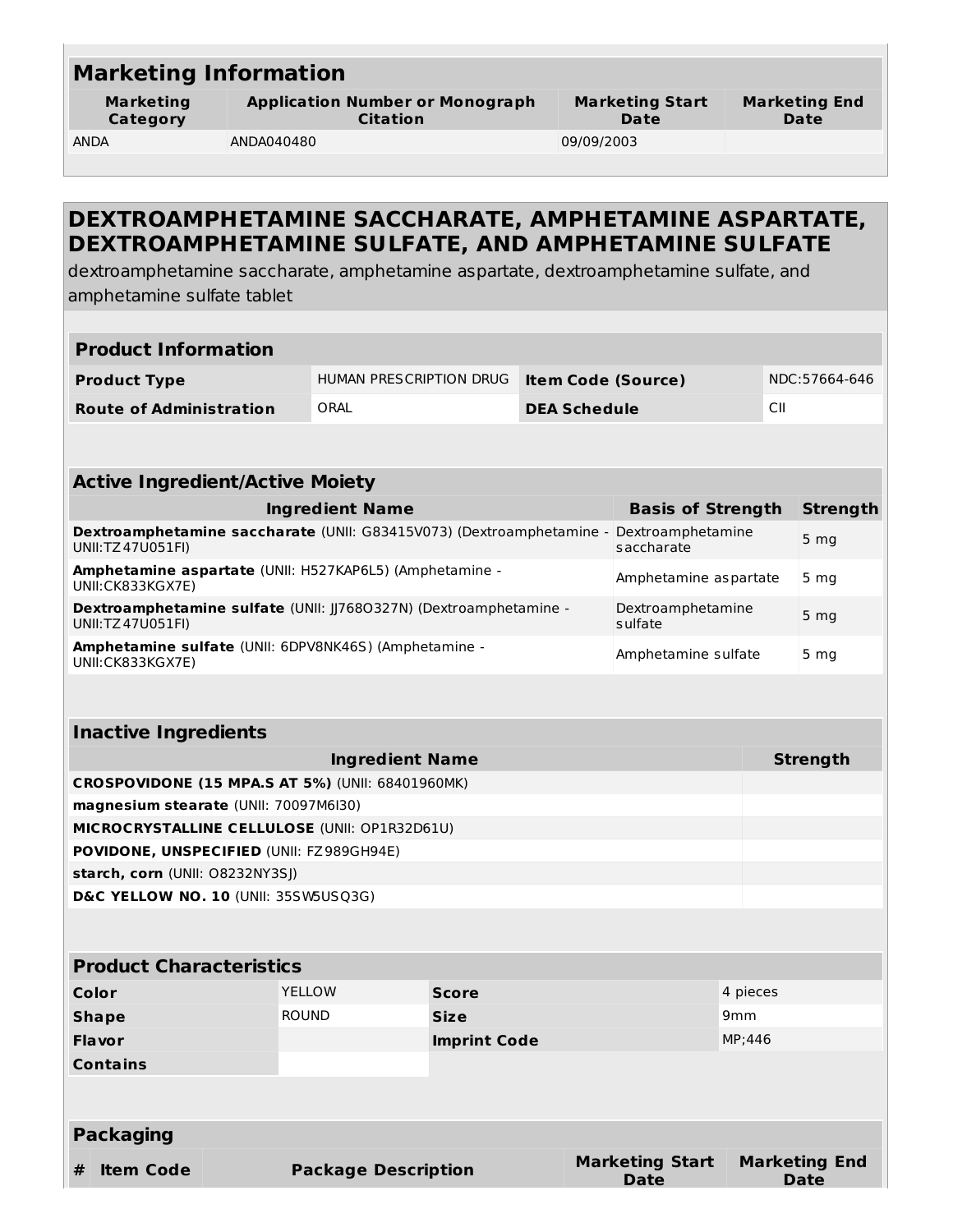| NDC:57664-<br>646-08         | 100 in 1 BOTTLE, PLASTIC; Type 0: Not a<br><b>Combination Product</b> | 09/09/2003                     |                              |
|------------------------------|-----------------------------------------------------------------------|--------------------------------|------------------------------|
|                              |                                                                       |                                |                              |
| <b>Marketing Information</b> |                                                                       |                                |                              |
| <b>Marketing</b><br>Category | <b>Application Number or Monograph</b><br><b>Citation</b>             | <b>Marketing Start</b><br>Date | <b>Marketing End</b><br>Date |
| <b>ANDA</b>                  | ANDA040480                                                            | 09/09/2003                     |                              |
|                              |                                                                       |                                |                              |

| <b>Product Information</b>     |                         |                           |               |  |
|--------------------------------|-------------------------|---------------------------|---------------|--|
| <b>Product Type</b>            | HUMAN PRESCRIPTION DRUG | <b>Item Code (Source)</b> | NDC:57664-647 |  |
| <b>Route of Administration</b> | ORAL                    | <b>DEA Schedule</b>       | СII           |  |
|                                |                         |                           |               |  |

| <b>Active Ingredient/Active Moiety</b>                                                   |                                 |                  |  |  |
|------------------------------------------------------------------------------------------|---------------------------------|------------------|--|--|
| <b>Ingredient Name</b>                                                                   | <b>Basis of Strength</b>        | <b>Strength</b>  |  |  |
| Dextroamphetamine saccharate (UNII: G83415V073) (Dextroamphetamine -<br>UNII:TZ47U051FI) | Dextroamphetamine<br>saccharate | $7.5 \text{ mg}$ |  |  |
| Amphetamine aspartate (UNII: H527KAP6L5) (Amphetamine -<br>UNII:CK833KGX7E)              | Amphetamine as partate          | $7.5 \text{ ma}$ |  |  |
| Dextroamphetamine sulfate (UNII: JJ7680327N) (Dextroamphetamine -<br>UNII:TZ47U051FI)    | Dextroamphetamine<br>sulfate    | $7.5 \text{ ma}$ |  |  |
| Amphetamine sulfate (UNII: 6DPV8NK46S) (Amphetamine -<br>UNII:CK833KGX7E)                | Amphetamine sulfate             | $7.5 \text{ ma}$ |  |  |

| <b>Inactive Ingredients</b>                             |                 |  |  |  |
|---------------------------------------------------------|-----------------|--|--|--|
| <b>Ingredient Name</b>                                  | <b>Strength</b> |  |  |  |
| <b>CROSPOVIDONE (15 MPA.S AT 5%) (UNII: 68401960MK)</b> |                 |  |  |  |
| magnesium stearate (UNII: 70097M6I30)                   |                 |  |  |  |
| MICROCRYSTALLINE CELLULOSE (UNII: OP1R32D61U)           |                 |  |  |  |
| <b>POVIDONE, UNSPECIFIED (UNII: FZ989GH94E)</b>         |                 |  |  |  |
| starch, corn (UNII: 08232NY3SI)                         |                 |  |  |  |
| D&C YELLOW NO. 10 (UNII: 35SW5USQ3G)                    |                 |  |  |  |

| <b>Product Characteristics</b> |              |                     |          |  |  |
|--------------------------------|--------------|---------------------|----------|--|--|
| Color                          | YELLOW       | <b>Score</b>        | 4 pieces |  |  |
| <b>Shape</b>                   | <b>ROUND</b> | <b>Size</b>         | 10mm     |  |  |
| <b>Flavor</b>                  |              | <b>Imprint Code</b> | MP:447   |  |  |
| <b>Contains</b>                |              |                     |          |  |  |